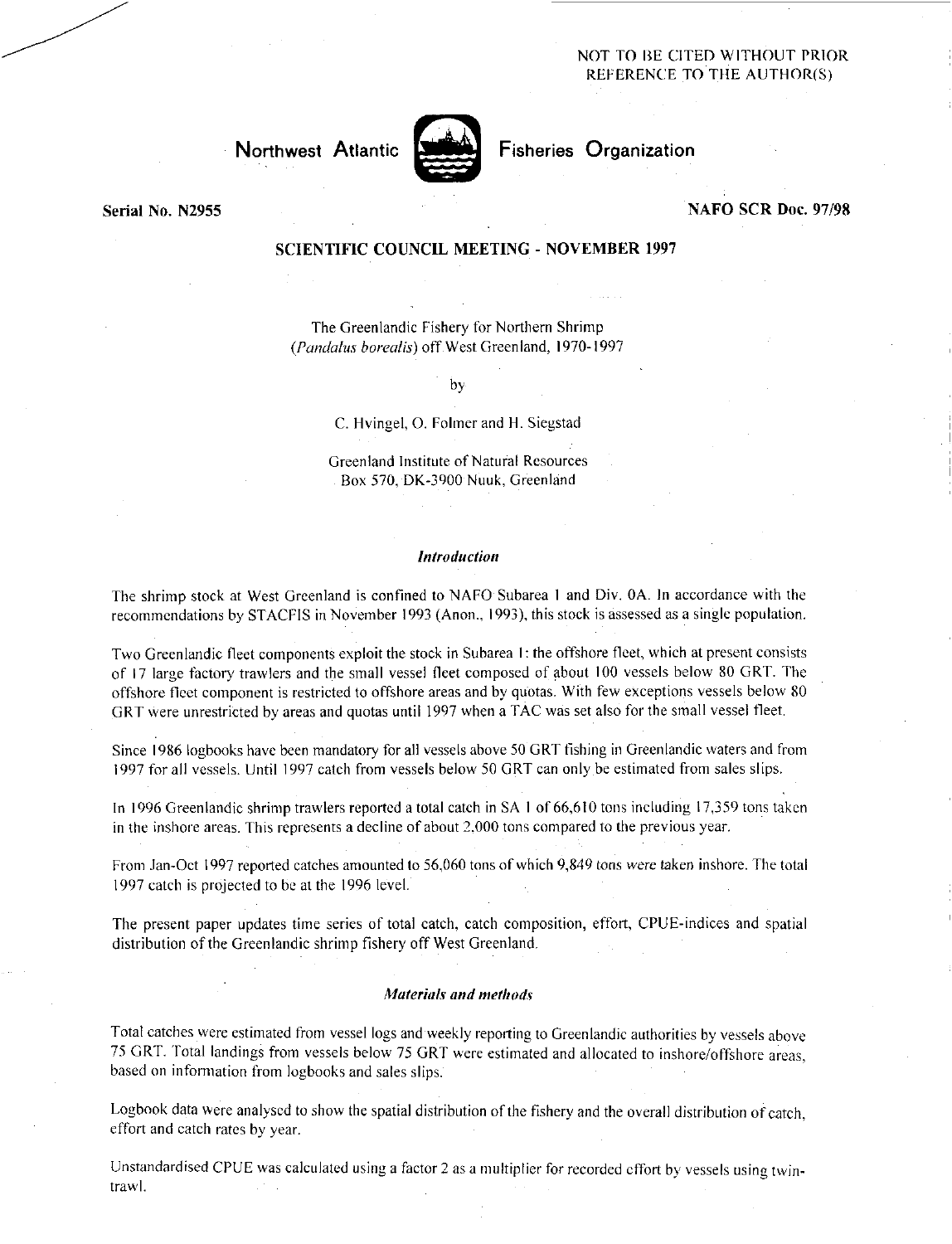CPUE data from Greenlandic vessels above 50 GRT were used in multiplicative models to calculate standardised annual catch rate indices. Four time series of standardised CPUE indices exist including both the offshore and small vessel components. The derivation of the models along with the resulting time series up to and including 1995 are described in Hvingel, Lassen and Parsons (1996). The indices of the last two years were estimated by the models presented by Hvingel et al. (1996a) using their estimated mean effects in a back calculation procedure. Thus, the index values were fixed at the 1995 level. The index of Div. OA is given in Parsons *et al. (1996,* 1997). •

The calculated 1996 and 1997 indices were then combined and added to an integrated SA 0+1 index series as also described in Hvingel *et al. (1996a).* The 1997 data for Div. OA were considered unreliable due to low effort allocated to the area. Therefore the Greenlandic Div 1B index covering the adjacent area were used as representative also for Div. OA.

Standardised and unstandardised effort were calculated by dividing total nominal catches with the combined CPUE-index for SA 0+1 and mean CPUE as calculated from logbooks respectively.

Annual size compositions of shrimp catches were obtained from samples taken before processing by fisheries observers onboard offshore vessels. In the laboratory samples were sorted by sexual characteristics (McCrary, 1971) and measured to the nearest 0.1 mm carapace length. The data were then pooled in 0.5 mm length groups and adjusted by the weight of the catch to the number caught in the set. Numbers from all sets for the month were totalled and adjusted by weight to the monthly catch by NAFO Division. The numbers from all months and areas were totalled and adjusted by weight to the total catch of the year.

The annual length frequency distributions of the total catch in SA I were converted to catch at age by modal analysis including use of the MIX application (McDonald & Pitcher, 1979). Due to persistent inconsistency in the results of the calculation methods used previously (Hvingel *et al.* 19966) the data were reanalysed using fixed mean modal lengths. Four modes with mean lengths at 14, 18.5, 21 and 25 mm respectively were included in the analysis. The iterations were run with all coefficients of variations held a fixed value of 0.065.

A catch-at-age table was produced by multiplying proportions of the four modes by total number caught. Age specific indices of abundance were then calculated by dividing the numbers caught at age by the standardised effort.

#### *Results and Discussion*

#### Catch, effort and CPUE

Table I and Figure I show total catch, effort and CPUE by shrimp vessels in SA I. Since 1973 most catches are taken offshore. Along with the development of the offshore shrimp fishery total annual catch has increased from less than 10,000 tons in the early 1970's to a peak of almost 80,000 tons in 1992. Since then, government restrictions have somewhat reduced the landings to an annual level of about 67,000 tons. The projected catch of 1997 is at this level.

Since the beginning of the 1970's catches in the inshore areas have been fluctuating between 10,000-20,000 tons. Limited access for vessels >78 GRT has been the only catch limitations until 1997 when a TAC was enforced also for the small vessel fleet. In the nineties inshore catches accounted for about 25% of the total catch in SA I.

From 1975, when the offshore fishery was well established, until 1984 annual unstandardised effort showed a slightly increasing trend from about 75,000 hr's to about 85,000 hr's (Fig. I B). In the subsequent seven years a considerable enlargement and rationalisation of the offshore fleet took place and effort went up by almost a factor three reaching 230.000 hr's in 1991-1992. Hereafter unstandardised effort has decreased primarily due to enforced government policy to reduce catches.

In 1996 nominal effort was about 170,000 hr's and preliminary data for suggest that this will also be the level for 1997. The long time trend of the standardised effort is in well agreement with the unstandardised except for the last year when the projected standardised effort show a substantial increase (Fig. 1B).

 $2 -$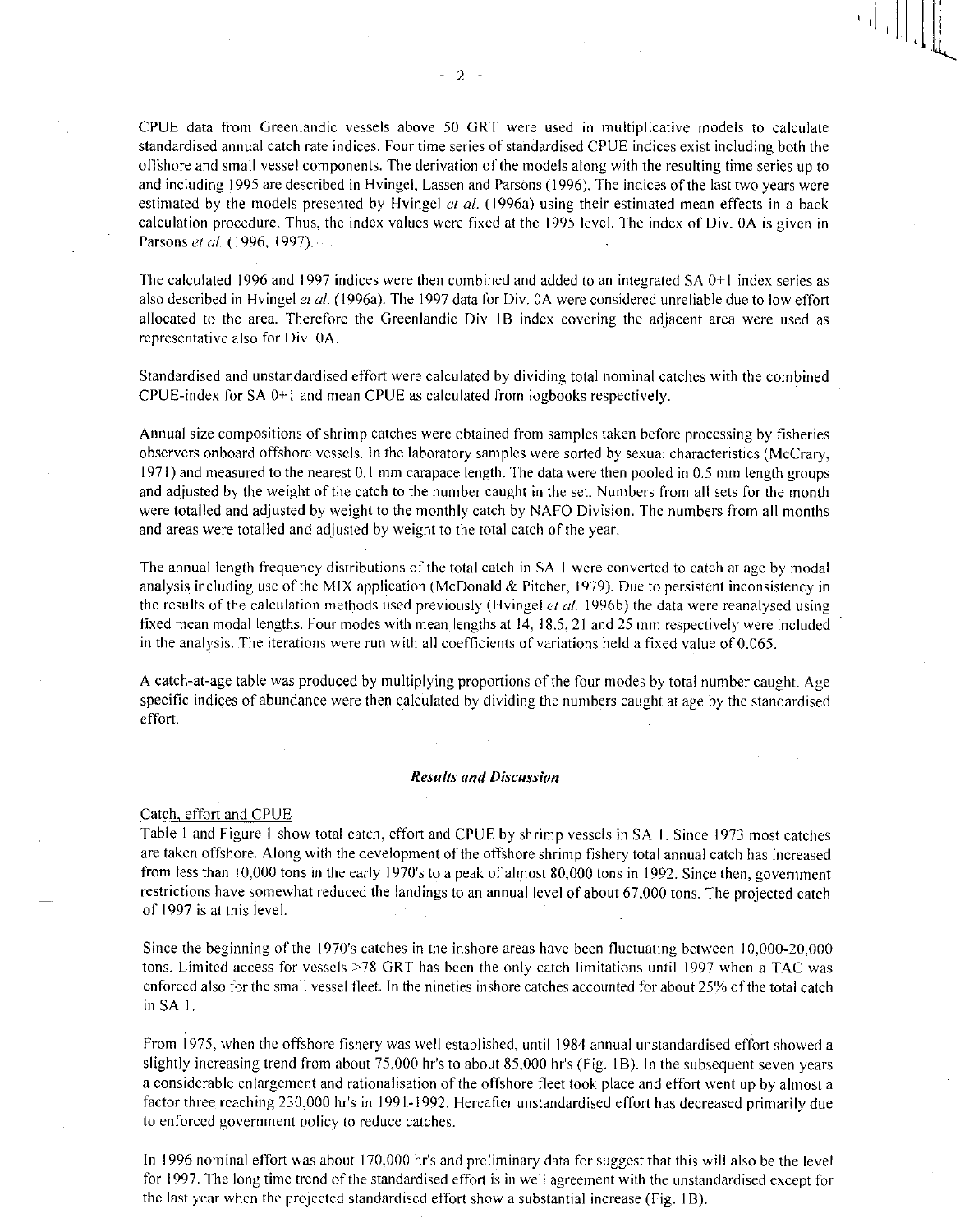A *general declining* trend is seen in overall unstandardised catch rates in SA I since the mid 1970's to the beginning of the 1990's (Fig. IC). Until 1987 most of this decline was caused by a decrease in catch rates in Div. IA (Table 2). From 1987 the decline in Div. IA levels out, but now catch rates in Div. IB and IC declines significantly until the beginning of the 1990's.

In the nineties overall unstandardised catch rates showed an up going trend. This increase is mainly accomplished by the expansion of the fishery to the shrimp grounds in Div. 1E and 1F with high catch rates (Table 2), but presumably also due to technological improvements of vessel fishing power. During the 1990's a substantial restructuring of the offshore fleet component has taken place. The number of vessels >80 GRT participating in the fishery has been reduced from about 42 in 1990 to 17 in 1997.

# Spatial distribution of the fishery

The allocation of catch and effort to NAFO Divisions and the resulting mean CPUE based on logbook information is given in Table 2. Incomplete logbook coverage of in particular the small vessel component, causes underestimation of the fishery in Div. IA (Disko Bay). Altemating quota restrictions in offshore areas of Div. 1 A may also have biased data for this area.

However, a substantial change in the relative importance of the different areas is indicated. Since the mid 1970's until the early 1980's Div. 1A+1B have been the far most important areas of the shrimp fishery. Div. 1C received minor attention and almost no effort was allocated to Div. ID+E+F. Since then the fishery has gradually expanded southward to include also the three southern most Divisions in SA I. The southward movement of the fishery during the last *10* years as *shown in Hvingel* (1996) is *not* continued in 1997 (Fig. 3).

Evidence of biomass distribution from the German groundfish survey (Rätz, 1997) and the Greenlandic trawl survey (Carlsson *et al.*, 1997) suggest that the fishery is tracking a southward shift in shrimp biomass.

The increase in total, catches from 1985-1992 (Fig. IA) was initiated by increasing catches in Div. IA+B followed by a corresponding increase in Div. C+D three years later (Fig. 2). After the peak of total catches in 1992 catches have declined in Div. 1A+ I B. Catch level was maintained in Div IC and increased catches were taken in Div.  $1D+1E+1F$ .

A precise quantification of habitat size within NAFO Divisions is not possible at present. However, taken as sea bottom area between 150-600 m, which makes up the prime depth distribution of shrimp at west Greenland, Div. 1A south of 73°N-Div. 1F contain about 53, 26, 9, 5, 3 and 4% of "suitable shrimp grounds", respectively. The southward movement of the fishery may therefore mean local increases in exploitation rate.

The spatial distribution of catches by statistical units of 7.5' latitude and 15' longitude from 1987 to 1997 is shown in Figure I, which further confirms the interpretation of the geographical changes in fishing pattern noted above. The preliminary catch figures for 1997 do not suggest any significant changes in the distribution of the fishery from 1996 to 1997. The change from 1995-1996 concerning less effort allocated to the north-western corner of Div. 1B, north of 68<sup>°</sup> and west of 56<sup>°</sup> prevailed in 1997.

#### Standardised CPUE indices

The time series of the four Greenlandic, the Canadian and the combined Subarea 0+1 CPUE indices are given in Table 3. Table 4 shows the results of the 1996 and 1997 calculations.

Although the preliminary data of 1996 (Hvingel *et at,* I996b) gave a too optimistic picture of the development from 1995-1996, all three indices (1B, ICD and Small vessel) still showed an either stable or increasing trend from 1995-1996 when the data set was complete. The preliminary data for 1997, however, came out with a 30% decrease for both the 1B and ICD index. The Small vessel index is a little above the 1996 value. This translates to the lowest value of the combined index on record.

Part of the explanation for the low index values of the latest years may be the southward movement of shrimp biomass *out* of the areas covered by the index. This does not necessarily compensate for the reduction in the combined index, as the area suitable for shrimp is much smaller in the south (see section on spatial distribution).

At the assessment in 1996 the combined index series was interpreted as showing two levels of stock biomass: One higher level from 1976 to 1989 and a new lower level of the nineties (Fig, IC). The addition of one extra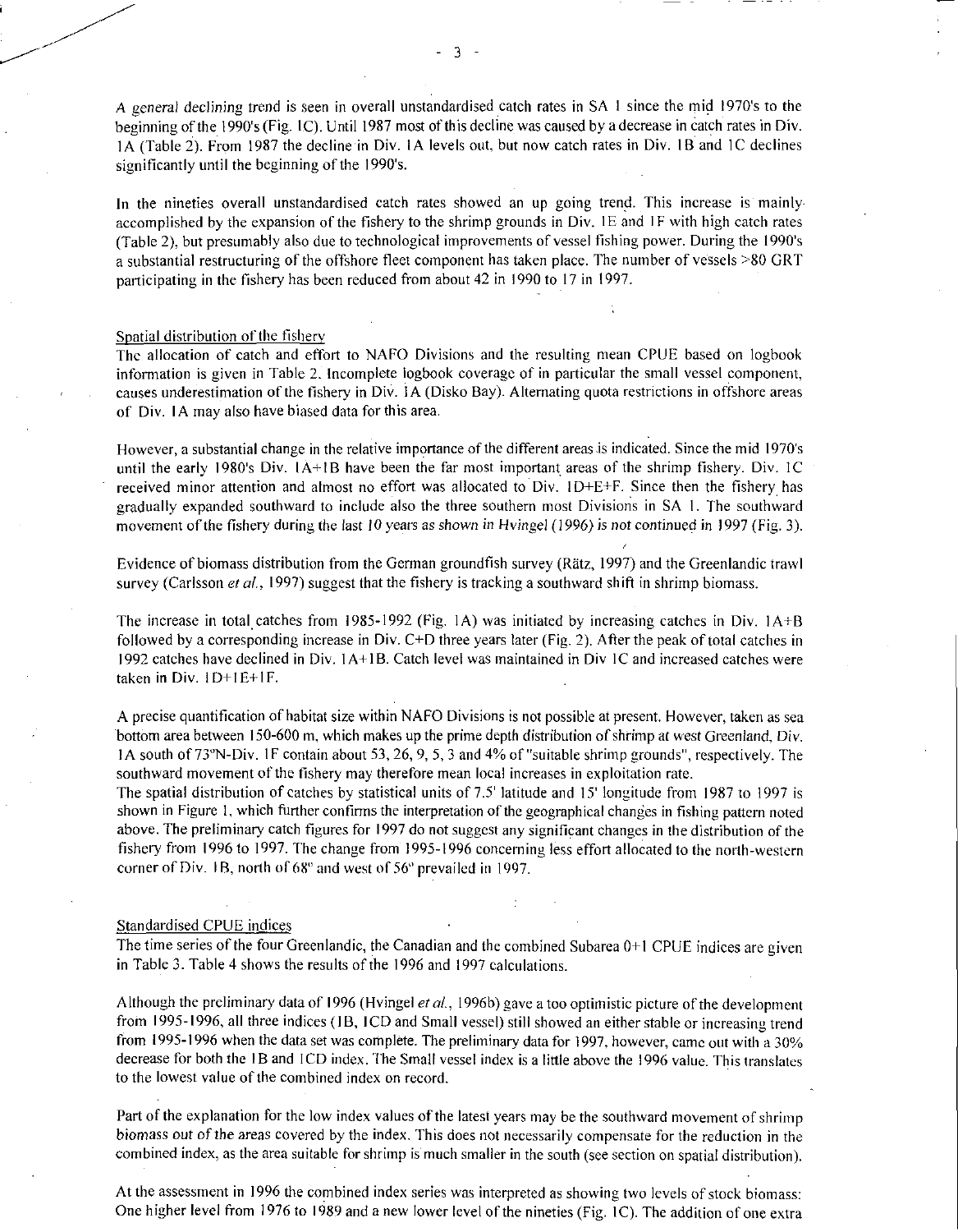data point to the time series (the 1997 index value) should not be able to change that point of view. However, it must be kept in mind that no correction for individual vessel increase in fishing power was applied in deriving the index and therefore the curve may be biased upwards. This effect may be most influential in the last years of a time series as technological improvement events tend to be somewhat averaged out in the models as years go by.

#### Catch composition.

Modal analyses were applied to the annual length frequency distributions of the total catch in SA I from 1991 to 1997 (Fig. 5). Table 5 updates the underlying number of samples and the number of individuals measured as given in Hvingel *et al.* (1996).

Compared to a similar analysis done in 1996 (b) by Hvingel *et at* the number of parameters has been reduced. In the 1996 analysis eight age groups as identified by Savard *el al.* (1994) were fitted to the length frequency data and the analysis was unconstrained except for a fixed coefficient of variation. However, the assigned year classes were hard to track cross the catch at age tables.

In the present analysis the number of parameters has been reduced to a minimum by using only four modes with fixed mean length and a fixed coefficient of variation. The mean modal lengths were set at 14, 18.5, 21 and 25 mm respectively partly based on the findings of Savard *et al.* (1994) and by looking at length frequency distributions. Data from the Greenlandic offshore survey 1996 and 1997 which included the relative strong 1993 year class showed identifiable peaks at about 14 mm and 18-18.5 mm respectively (Folmer *et at,* 1996; Carlsson *et at,* 1997). In the analysis by Parsons *et al.* (1992) the strong 1985 year class showed peaks at 14.6, 17.5, 20.7 and 21.7. Inspections of samples from both commercial fishery and survey data revealed reiterating peaks at around 14, 18.5, 21 and 25 mm.

The modes may be interpreted as age group 3-6+. The assignment of absolute age to the modes still needs further research. However for assessment purposes this analysis approach proved better consistency in measuring modal strength from one year to another.

The proportion of the 6+ group in the catches has shown a declining trend along with an increase in the proportion of small shrimp at age 3 and 4 during the 1990's (Table 6). This tendency is reflected in the development of the mean size of shrimp caught which has declined by about 2 mm cpl. since 1991 corresponding to a mean individual weight reduction of about 20%.

The standardised catch rates of most year classes indicate increasing abundance up to age 6+, as they pass through the fishery (Fig. 6). This suggest that the shrimp are only partly recruited to the fishery until at least their first year as females as also noted by Savard et al. (1991). The increase in abundance of the 1991 and 1992 year class however levels off at age 4 indicating increased mortality for these particular year classes compared to the others in the time series.

Recruitment to the fishery is not only determined by mesh size but may also be strongly influenced by the targeting strategy of the trawlers and/or the degree of spatial segregation of shrimp sizes at the fishing grounds. The shrimp sizes targeted by the fishery depends on what is available in the sea. Thus low abundance or availability of older shrimp may have caused the increased mortality of the 1991-1992 year classes at young age. This could be the case in both 1995 and 1996 when the 6+ group is relative weak. Increased spatial mixing of shrimp sizes may also hinder skippers from deliberately "picking out" the large shrimp.

Anyway the expectations made from last years data that the 1991 and 1992 year classes would make good contributions to the fishery as large males and young females in 1997 did not fulfil (Table 6).

The 1992 year class enters the female group in 1998. As this year class appears as one of the weaker in the 1997 data and the strength of current 6+ group seems low female abundance may be reduced in 1998.

The 1993 year class however seems good and may be abundant in 1998 with a.mean carapace length at 21 mm. It is however possible that the current weakness of the 6+ component will increase exploitation rate of the younger year classes. Thus the strength of the 1993 year class may have weakened considerably when it reaches the female stage in 1999-2000.

- 4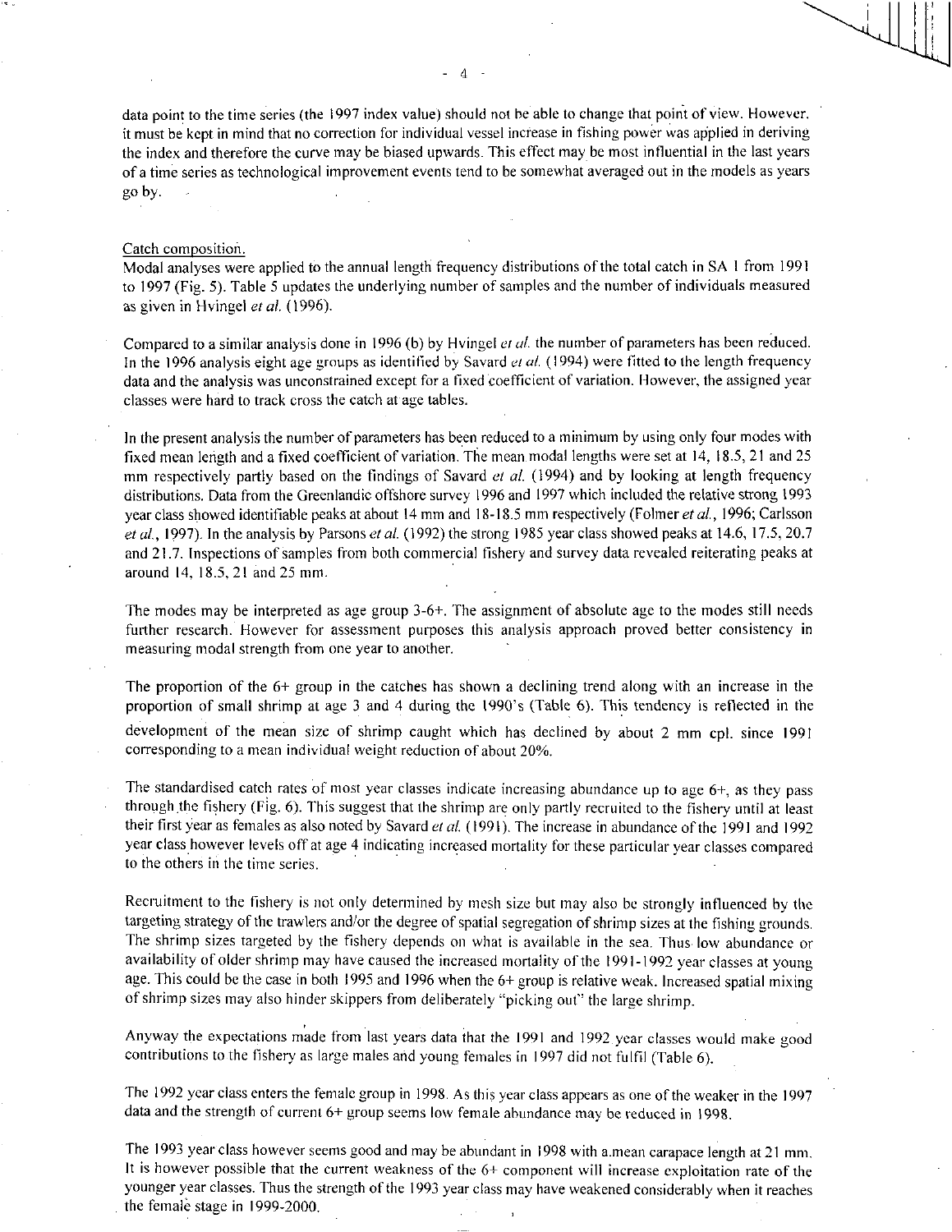### *Conclusion*

The projected catch of 1997 is at the 1996 level of 67,000 tons.

In broad outline the geographical distribution of the fishery in SA I in 1996 was maintained in 1997. As in 1996 the north-western corner of Div. I B, about north of 68"N and west of 56"N, received much less attention than in the previous years, which further adds to the general trend of a more southerly distribution of the fishery in recent years.

There are indications that the southward displacement of fishing effort is due to the fishery tracking changes in shrimp distribution. The changes in distribution may mean local increases in exploitation rate, due to areal concentration of shrimp on the narrow continental shelf in the southern Davis Strait.

Overall unstandardised catch rates showed an up going trend in the nineties. The expansion of the fishery to the "virgin" shrimp grounds in Div. 1E and IF and technological improvements of vessel fishing power is probably the main cause. The 1997 CPUE is projected to 378 kg/hr - a little lower than the 1996 value.

The Greenlandic standardised CPUE indices of NAFO Div. 1B and 1CD both show about 30% decrease from 1996-1997, while the small vessel CPUE index showed a minor increase. Integrated in the combined index, 1997 turns out the lowest value on record. The southward displacement of shrimp distribution out of the area covered by the index may be part of the explanation. The interpreted new level of std. CPUE index values of the 1990' put forward at the 1996 assessment meeting is in serious danger of becoming a downward trend.

Fewer large and more small shrimp in the catches has made the mean size of shrimp caught decline by about 2 mm cpl. since 1991 corresponding to a mean individual weight reduction of about 20%.

Increased mortality has reduced the strength of the 1991 and 1992 year classes and the abundance of the female component in 1998 may therefore be reduced. The 1993 year class still looks strong and may be abundant in 1998 at 21 mm cpl. The current and expected weakness of the 6+ component in 1998 will probably increase exploitation rate of the younger year classes. Thus the strength of.the 1993 year class may have weakened considerably when it reaches the female stage in 1999-2000..

# *References*

Anon. (1993). Scientific Council Reports, 1993. NAFO, Dartmouth, Canada.

Carlsson, D. M. and Kanneworft P. (1987). The shrimp fishery in NAFO Subarea I in 1985 and 1986. *NAFO SCR Doc. 87/08, Serial No. NI276.* 

Carlsson, D. M. and Kanneworff, P. (1997). Offshore stratified-random trawl survey for shrimp *(Panda/us borealis)* in NA FO Subarea 0+1, in 1997. *NAFO SCR Doe. 97/101, Serial No. N2958.* 

Folmer, 0., Carlsson, D. M., Hvingel, C. and Kanneworff, P. (1996). Offshore Trawl Survey for Shrimp (Pandalus borealis) in NAFO Subareas 0 and 1, in 1996. *NA FO SCR Doc. 96/114 Serial No. N2811.* 

Hvingel, C. (1996). Geographical changes in the fishing pattern of Greenland shrimp trawlers. *NAFO SCR Doc. 96/110 Serial No. N2807.* 

Hvingel, C., Lassen, H. and Parsons, D.G. (I 996a). A biomass index for northern shrimp *(Pandalus borealis)*  in Davis Strait based on multiplicative modelling of commercial catch-per-unit-effort data (1976 - 1995). *NAFO SCR Doc. 96/111 Serial No. 2808.* 

Hvingel, C., Siegstad, H. and Folmer, 0. (1996b). The Greenland Fishery for Northern Shrimp *(Panda/l's borealis)* in Davis Strait in 1995 and January-October 1996.

Macdonald, P. D. M. and Pitcher, T. J. (1979). Age-groups from size-frequency data: A versatile and efficient method of analysing distribution mixtures. *J. Fish. Res. Board Can., 36: 987-1011.*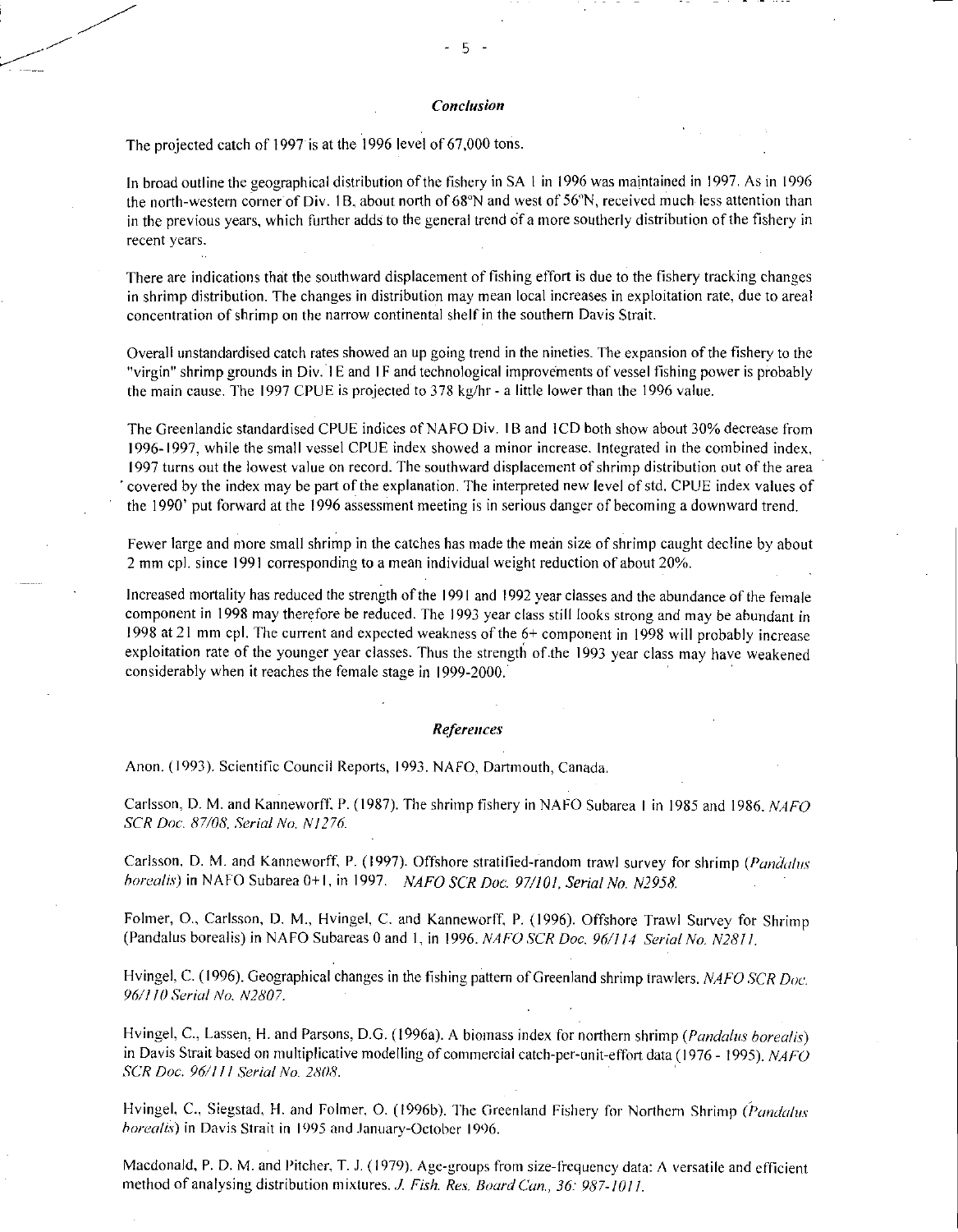McCrary, J. A. (1971). Sternal spines as a characteristic for differentiating between females of some Pandalidae. *.1 Fish. Res. Board Can., 28: 98-100.* 

Parsons D. G. and Veitch, P. J. (1992). Analysis of the fishery data for Northern Shrimp *(Pandalus borealis)*  in Division 0A, 1979-1991. *NAFO SCR Doc. No. 58, Serial No. N2111*.

Parsons D. G. and Veitch, P. J. (1996). The Canadian Fishery for Northern Shrimp (Pandalus borealis) in NAFO Division OA and Subarea 1, 1979-1996. *NAFO SCR Doc. 96/106, Serial No. N2803.* 

Parsons D. G. and Veitch, P. J. (1997). The Canadian Fishery for Northern Shrimp (Pandalus borealis) in NAFO Division OA and Subarea I, 1979-1997 *. NAFO SCR Doe. 97/100. Serial No. N2957.* 

Ratz H.-J. (1997). Biomass Indices and Geographical Distribution Patterns of Survey Catches for Shrimp (Pandalus borealis) off West and East Greenland, 1982-96. *NAFO SCR Doc, 97/96, Serial No. N2953.* 

Savard, L., McQuinn, ELL, Parsons, D.G. (1991). Investigating the potential of Sequential Population Analysis for Northern Shrimp *(Pandalus borealis)* in Division OA. *NAFO SCR Doc. 91/71, Serial No. N1955.* 

Savard, L:, Parsons D. G. and Carlsson, D. M. (1994). Estimation of age and growth of northern shrimp *(Pandalus borealis)* in Davis Strait (NAFO subareas 0+1) using cluster and modal analysis. *J. Northw. Atl. Sci. Vol. 16: 63-74.* 

| Table 1. Total catch, unstandardised effort and unstandardised CPUE of the shrimp fishery in NAFO SA 1, 1970-1997 |  |  |
|-------------------------------------------------------------------------------------------------------------------|--|--|
| and the standardised effort and CPUE of the fishery in SA 1+Div. 0A.                                              |  |  |

| Year |       | Catch (t) |                        |        | Effort (hr's) |        | CPUE (kg/hr) |
|------|-------|-----------|------------------------|--------|---------------|--------|--------------|
|      |       |           | Total Inshore Offshore | Unstd. | Std.(index)   | Unstd. | Std.(index)  |
| 1970 | 8559  | 8429      | 130                    |        |               |        |              |
| 1971 | 9437  | 8741      | 696                    |        |               |        |              |
| 1972 | 9656  | 7342      | 2314                   |        |               |        |              |
| 1973 | 12642 | 7950      | 4692                   |        |               |        |              |
| 1974 | 22009 | 10064     | 11945                  |        |               |        |              |
| 1975 | 37890 | 8700      | 29190                  | 74149  |               | 511    |              |
| 1976 | 49674 | 7300      | 42374                  | 80119  | 2.92          | 620    | 1.72         |
| 1977 | 41643 | 7800      | 33843                  | 72930  | 2.62          | 571    | 1.60         |
| 1978 | 34347 | 7600      | 26747                  | 84184  | 2.81.         | 408    | 1.23         |
| 1979 | 33458 | 7500      | 25958                  | 72420  | 3.33          | 462    | 1.06         |
| 1980 | 43278 | 7500      | 35778                  | 79996  | 3.67          | 541    | 1.25         |
| 1981 | 39516 | 7500      | 32016                  | 88205  | 3.53          | 448    | 1.27         |
| 1982 | 42515 | 7500      | 35015                  | 81135  | 2.84          | 524    | 1.57         |
| 1983 | 41354 | 7500      | 33854                  | 89125  | 3.48          | 464    | 1.34         |
| 1984 | 41241 | 7500      | 33741                  | 85033  | 3.39          | 485    | 1.28         |
| 1985 | 51396 | 7500      | 43896                  | 109353 | 4.06          | 470    | 1.34         |
| 1986 | 60134 | 7500      | 52634                  | 129043 | 4.51          | 466    | 1.40         |
| 1987 | 57641 | 6921      | 50720                  | 136590 | 3.34          | 422    | 1.91         |
| 1988 | 54392 | 10233     | 44159                  | 150254 | 4.16          | 362    | 1.45         |
| 1989 | 58422 | 13224     | 45198                  | 176502 | 6.14          | 331    | 1.07         |
| 1990 | 63184 | 13630     | 49554                  | 206484 | 6.70          | 306    | 1.03         |
| 1991 | 69092 | 16258     | 52834                  | 228781 | 8.51          | 302    | 0.89         |
| 1992 | 79258 | 20594     | 58664                  | 233112 | 9.33          | 340    | 0.93         |
| 1993 | 70123 | 17843     | 52280                  | 206244 | 7.57          | 340    | 1.00         |
| 1994 | 71811 | 18118     | 53693                  | 209362 | 9.21          | 343    | 0.83         |
| 1995 | 68329 | 16429     | 51900                  | 186691 | 7.95          | 366    | 0.88         |
| 1996 | 66610 | 17359     | 49251                  | 168633 | 7.49          | 395    | 0.92         |
| 1997 | 56060 | 9849      | 46211                  | 148307 | 7.75          | 378    | 0.72         |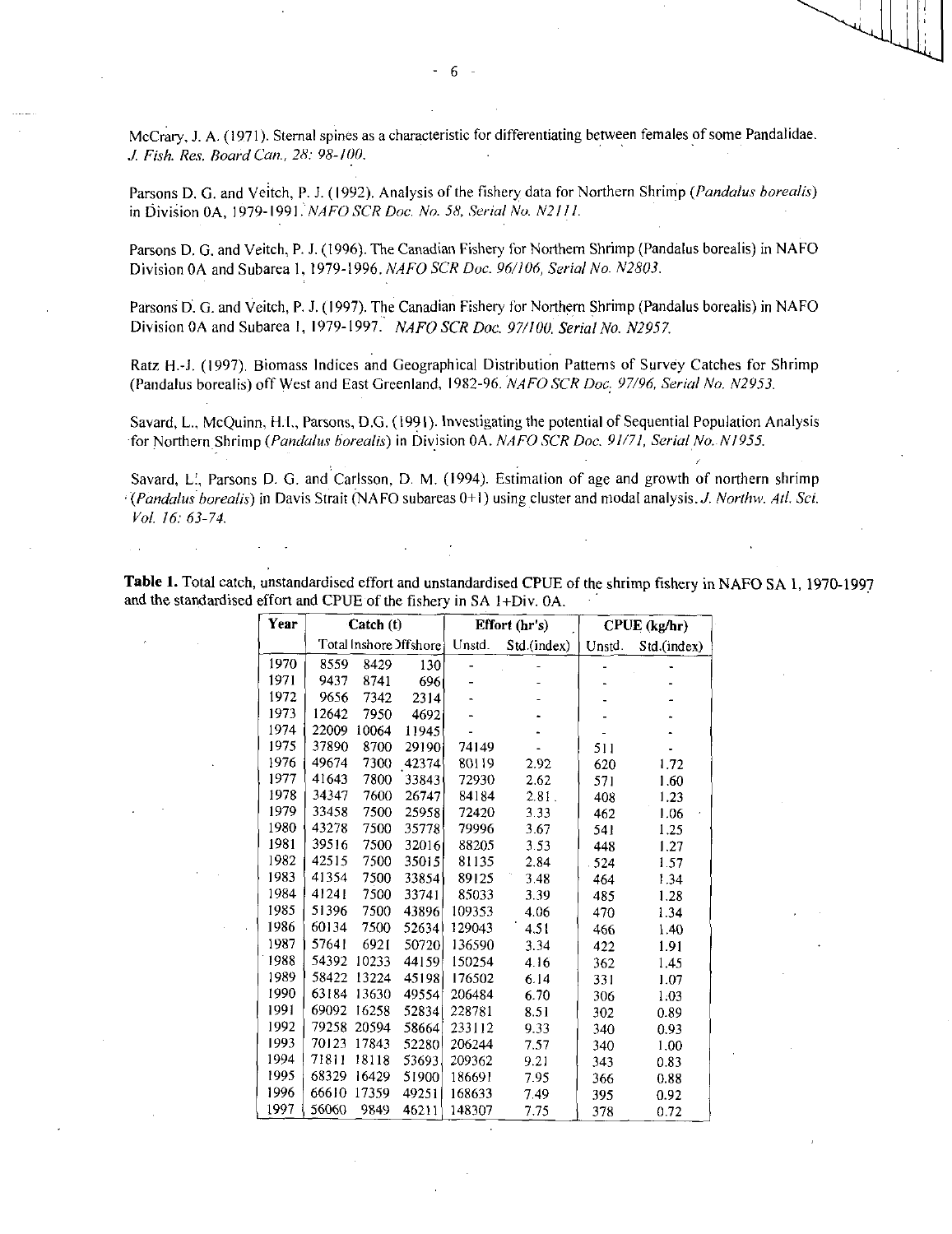| Year |                  |       | Catch (tons) |          |           |          |       |       | Effort (hr's) | $CPUE$ (kg/hr)<br>1F<br>1E<br>1 <sub>D</sub><br>1B<br>1C<br>1А<br>0<br>0<br>514<br>0<br>448<br>1099<br>71<br>780<br>635<br>639<br>0<br>462<br>0<br>574<br>290.<br>0<br>567<br>760<br>0<br>311<br>413<br>339<br>0<br>52<br>585<br>454<br>283<br>0<br>0<br>482<br>19<br>562<br>533<br>0<br>547<br>121<br>0<br>416<br>459<br>0<br>415<br>105<br>. 20<br>384<br>535<br>492 316<br>Ω<br>878<br>12<br>6<br>455<br>474<br>430 |       |      |     |     |     |     |     |     |
|------|------------------|-------|--------------|----------|-----------|----------|-------|-------|---------------|------------------------------------------------------------------------------------------------------------------------------------------------------------------------------------------------------------------------------------------------------------------------------------------------------------------------------------------------------------------------------------------------------------------------|-------|------|-----|-----|-----|-----|-----|-----|
|      | 1Α               | 1B    | ıс           | 1D       | 1E        | 1F       | 1A    | 1B    | 1C            |                                                                                                                                                                                                                                                                                                                                                                                                                        |       |      |     |     |     | 1D  | 1E  | 1F  |
| 1975 | 0                | 36264 | 1626         | $\Omega$ | $\theta$  | $\Omega$ | 0     | 70523 | 3626          |                                                                                                                                                                                                                                                                                                                                                                                                                        |       |      |     |     |     |     |     |     |
| 1976 | 0                | 44497 | 5141         | 0        | Ð         | 35       | 71    | 70051 | 8047          |                                                                                                                                                                                                                                                                                                                                                                                                                        |       |      |     |     |     | 0   | 0   | 32  |
| 1977 | 132              | 38832 | 2510         | 169      | $\Omega$  | O        | 455   | 67590 | 4423          |                                                                                                                                                                                                                                                                                                                                                                                                                        |       |      |     |     |     | 365 |     |     |
| 1978 | 433              | 33320 | 433          | 160      | 0         | 0        | 1394  | 80748 | 1281          |                                                                                                                                                                                                                                                                                                                                                                                                                        |       |      |     |     |     | 211 |     |     |
| 1979 | 3927             | 29094 | 432          | 5        | $\theta$  | 0        | 6714  | 64127 | 1527          |                                                                                                                                                                                                                                                                                                                                                                                                                        |       |      |     |     |     | 91  | ٠   |     |
| 1980 | 11900            | 28447 | 2697         | 234      | 0         | 0        | 21204 | 53356 | 4935          |                                                                                                                                                                                                                                                                                                                                                                                                                        |       |      |     |     |     | 485 | 0   |     |
| 1981 | 4658             | 30489 | 4329         | 40       | 0         | 0        | 11205 | 66456 | 10424         |                                                                                                                                                                                                                                                                                                                                                                                                                        |       |      |     |     |     | 333 | ٠   |     |
| 1982 | 659 <sup>-</sup> | 35176 | 6646         | 33       | $\Omega$  | 0        | 1719  | 65785 | 13526         |                                                                                                                                                                                                                                                                                                                                                                                                                        |       |      |     |     |     |     |     |     |
| 1983 | 391              | 32940 | 7638         | 379      | 0         | 6        | 860   | 69581 | 17788         |                                                                                                                                                                                                                                                                                                                                                                                                                        |       |      |     |     |     | 432 | 0   | 500 |
| 1984 | 940              | 24753 | 13834        | 1709     | 0         | 4        | 2683  | 51158 | 28400         | 2675                                                                                                                                                                                                                                                                                                                                                                                                                   | 16    | 102  | 351 | 484 | 437 | 639 | 0   | 38  |
| 1985 | 5025             | 29947 | 12582        | 3841     | 0         | $\Omega$ | 15822 | 62204 | 24263         | 7064                                                                                                                                                                                                                                                                                                                                                                                                                   | 0     | 0    | 318 | 481 | 519 | 544 |     |     |
| 1986 | 21962            | 25741 | 7485         | 4927     | 19        | 0        | 55507 | 50543 | 13729         | 9041                                                                                                                                                                                                                                                                                                                                                                                                                   | 84    | 138  | 395 | 509 | 545 | 544 |     |     |
| 1987 | 16201            | 34964 | 5774         | 701      | $\cdot$ 0 | 0        | 56469 | 67128 | 10183         | 2803                                                                                                                                                                                                                                                                                                                                                                                                                   |       | 0    | 287 | 521 | 567 | 250 | 0   |     |
| 1988 | 9996             | 38222 | 5655         | 402      | 0         | 118      | 41288 | 92191 | 14042         | 1777                                                                                                                                                                                                                                                                                                                                                                                                                   |       | 953  | 242 | 415 | 403 | 226 | 0   | 124 |
| 1989 | 13216            | 27060 | 10193        | 7571     | 0         | 383      | 48141 | 77744 | 29723         | 16581                                                                                                                                                                                                                                                                                                                                                                                                                  | ٩     | 4310 | 275 | 348 | 343 | 457 | 0   | 89  |
| 1990 | 9914             | 24607 | 18427        | 9856     | 0         | 380      | 42353 | 77950 | 54447         | 28902                                                                                                                                                                                                                                                                                                                                                                                                                  |       | 2831 | 234 | 316 | 339 | 341 | 0   | 134 |
| 1991 | 10269            | 26871 | 15324        | 15932    | 497       | 198      | 37174 | 90127 | 51848         | 47637                                                                                                                                                                                                                                                                                                                                                                                                                  | 742   | 1254 | 276 | 298 | 296 | 335 | 671 | 158 |
| 1992 | 13192            | 26662 | 16126        | 18778    | 3989      | 512      | 49461 | 76286 | 47860         | 50792                                                                                                                                                                                                                                                                                                                                                                                                                  | 7424  | 1289 | 267 | 350 | 337 | 370 | 538 | 398 |
| 1993 | 6240             | 29710 | 12945        | 14888    | 3695      | 2646     | 22940 | 82026 | 41256         | 44333                                                                                                                                                                                                                                                                                                                                                                                                                  | 8104  | 7584 | 272 | 363 | 314 | 336 | 456 | 349 |
| 1994 | 5945             | 27384 | 12972        | 16211    | 5907      | 3391     | 23332 | 83689 | 40675         | 42541                                                                                                                                                                                                                                                                                                                                                                                                                  | 9953  | 9170 | 254 | 327 | 318 | 381 | 593 | 369 |
| 1995 | 5593             | 21805 | 12459        | 17669    | 6865      | 3938     | 21048 | 69755 | 34104         | 41515                                                                                                                                                                                                                                                                                                                                                                                                                  | 12421 | 7849 | 265 | 312 | 365 | 425 | 552 | 501 |
| 1996 | 4436             | 18253 | 13911        | 19009    | 6662      | 4339     | 18684 | 52026 | 35933         | 40837                                                                                                                                                                                                                                                                                                                                                                                                                  | 12012 | 9141 | 237 | 351 | 387 | 465 | 555 | 475 |
| 1997 | 3732             | 13481 | 10316        | 17504    | 5775      | 5252     | 23353 | 41054 | 26454         | 39059                                                                                                                                                                                                                                                                                                                                                                                                                  | 9668  | 8720 | 160 | 328 | 390 | 448 | 597 | 602 |

 $\label{eq:2} \mathcal{L} = \left\{ \mathcal{L} \in \mathcal{L}^2 \left( \mathcal{L} \right) \right\} \left( \mathcal{L}_{\text{eff}} \right) \in \mathcal{L}^2_{\text{eff}} \left( \mathcal{L} \right)$ Table 2. Catch, effort and CPUE as allocated to NAFO Divisions in SA 1. Data was derived from vessel logs and weighted, up to total catch of the year.  $\mathcal{C}^{\mathcal{C}}$  , we have  $\mathcal{C}^{\mathcal{C}}$  , we have

Table 3. Time series of the five standardised CPUE indices used in the assessment of the West Greenland shrimp stock including the Greenlandic 1B, KGH, ICD and Small vessel index and the Canadian 0A index and the Canadian OA index (Hvingel *et al.,* 1996a and Parsons *et al.* 1996, 1997). Note that the individual index values are not standardised to a common level.

|      |      | 1B           |              | KGH            |      | 1CD                       |      | <b>Small Vessel</b>         |      | 0A                | Combined |
|------|------|--------------|--------------|----------------|------|---------------------------|------|-----------------------------|------|-------------------|----------|
| Year |      | Index Weight |              |                |      | Index Weight Index Weight |      | Index Weight   Index Weight |      |                   | index    |
| 1976 |      |              | 1.72         | 1.00           |      |                           |      |                             |      |                   | 1.72     |
| 1977 |      |              | 1.60         | 1.00           |      |                           |      |                             |      | ċ.                | 1.60     |
| 1978 |      |              | 1.23         | 1.00           |      |                           |      |                             |      |                   | 1.23     |
| 1979 |      |              | 1.06         | 1.00           |      |                           |      |                             |      |                   | 1.06     |
| 1980 |      |              | 1.25         | 1.00           |      |                           |      |                             |      |                   | 1.25     |
| 1981 |      |              | 1.24         | 0.87           |      | ۰                         |      |                             | 1.48 | 0.13              | 1.27     |
| 1982 |      |              | 1.55         | 0.87           |      |                           |      | $\cdot$                     | 1.74 | 0.13              | 1.57     |
| 1983 |      |              | 1.35         | 0.87           |      |                           |      | $\overline{a}$              | 1.36 | 0.13              | 1.34     |
| 1984 |      |              | 1.28         | 0.87           |      |                           |      |                             | 1.27 | 0.13              | 1.28     |
| 1985 |      |              | 1.38         | 0.87           |      | ٠                         |      | $\ddot{\phantom{0}}$        | 1.09 | 0.13              | 1.34     |
| 1986 |      |              | 1.44         | 0.87           |      |                           |      |                             | 1.12 | 0.13              | 1.40     |
| 1987 | 2.25 | 0.37         | 1.85         | 0.49           |      |                           |      |                             | 1.71 | 0.13              | 1.91     |
| 1988 | 1.64 | 0.21         | 1.47         | 0.28           | 1.76 | 0.30                      | 1.53 | 0.14                        | 1.53 | 0.09              | 1.45     |
| 1989 | 1.07 | 0.21         | 1.09         | 0.28           | 1.36 | 0.30                      | 1.22 | 0.14                        | 1.12 | 0.09 <sub>1</sub> | 1.07     |
| 1990 | 1.04 | 0.21         | $\cdot$ 1.00 | 0.28           | 1.32 | 0.30                      | 1.17 | 0.14                        | 1.27 | 0.09              | 1.03     |
| 1991 | 0.94 | 0.41         |              | ۰.             | 1.07 | 0.30                      | 1.03 | 0.21                        | 1.10 | 0.09              | 0.89     |
| 1992 | 0.93 | 0.41         |              | L,             | 1.17 | 0.30                      | 1.06 | 0.21                        | 1.26 | 0.09              | 0.93     |
| 1993 | 1.07 | 0.41         |              | $\blacksquare$ | 1.14 | 0.30                      | 1.22 | 0.21                        | 1.19 | 0.09              | 1.00     |
| 1994 | 0.91 | 0.41         |              |                | 0.93 | 0.30                      | 1.02 | 0.21                        | 0.93 | 0.09              | 0.83     |
| 1995 | 1.00 | 0.41         |              |                | 1.00 | 0.30                      | 1.00 | 0.21                        | 1.00 | 0.09              | 0.88     |
| 1996 | 1.00 | 0.41         |              |                | 1.10 | 0.30                      | 1.08 | 0.21                        | 0.92 | 0.09              | 0.92     |
| 1997 | 0.72 | 0.50         |              |                | 0.78 | 0.30                      | 1.12 | 0.21                        |      |                   | 0.72     |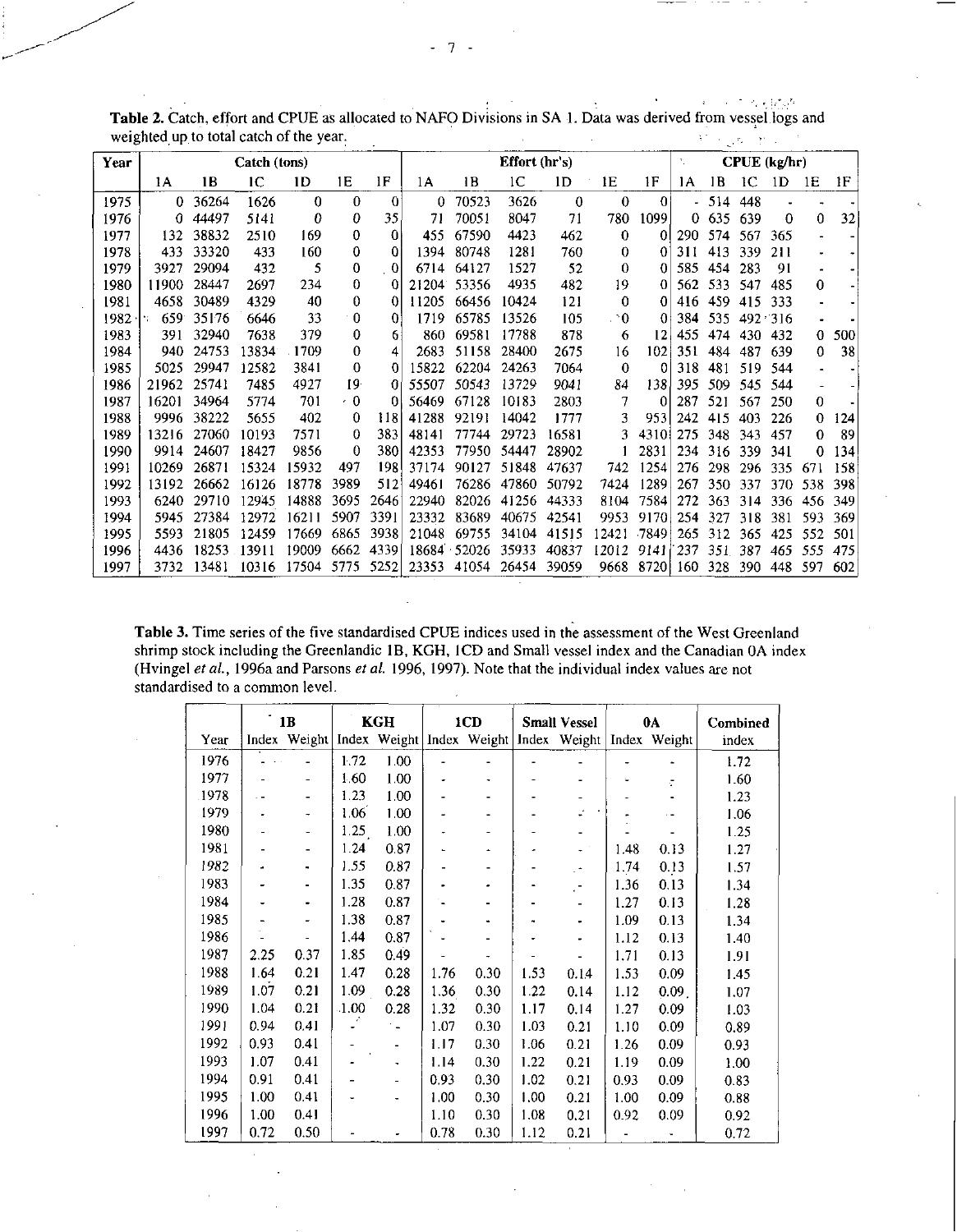**Table 4.** The 1996 and 1997 standardised CPUE index values of the Greenlandic 1B, 1CD and Small vessel indices (Hvingel *et al.,* 1996a). Nis the number of cells included in the calculations i.e. number of YEAR\*MONTH\*AREA\*VESSEL combinations available in the data set. Mean is the index value. SE is standard error of the estimate.

|           |        | 1996 index |       |      | 1997 index |       |
|-----------|--------|------------|-------|------|------------|-------|
|           | B      |            | Small | ١B   |            | Small |
|           | 140    | 323        |       | 40   | 205        | 83    |
| Mean      | 00.1   | I.IO       | 1.08  | 0.72 | 0.78       | 1.12  |
| <b>SE</b> | D. 1 1 | 0.06       | 0.12  | 0.24 | 0.08       | 0.12  |

| Table 5. Data on catch samples taken in NAFO SA 1 in 1996-1997. (This table updates Table 8 in Hvingel |  |  |  |
|--------------------------------------------------------------------------------------------------------|--|--|--|
| et al., 1996).                                                                                         |  |  |  |

|                 |                                                                                                                                                                                                                                                                                                                                                                                                                                                                                        |                     | Number of               | Number   | Sample weight           | Catch total |
|-----------------|----------------------------------------------------------------------------------------------------------------------------------------------------------------------------------------------------------------------------------------------------------------------------------------------------------------------------------------------------------------------------------------------------------------------------------------------------------------------------------------|---------------------|-------------------------|----------|-------------------------|-------------|
|                 |                                                                                                                                                                                                                                                                                                                                                                                                                                                                                        | Year Month Division | samples                 | measured | (kg)                    | (kg)        |
| $\overline{96}$ | 1                                                                                                                                                                                                                                                                                                                                                                                                                                                                                      | ĪD                  | 8                       | 3502     | 23.37                   | 17803       |
| 96.             | $\mathbf{1}$                                                                                                                                                                                                                                                                                                                                                                                                                                                                           | 1F                  | 4                       | 1107     | 10.88                   | 5119        |
| 96              | $\overline{\mathbf{c}}$                                                                                                                                                                                                                                                                                                                                                                                                                                                                | 1 <sup>C</sup>      | 9                       | 4366     | 27.13                   | 20062       |
| 96              | $\boldsymbol{2}$                                                                                                                                                                                                                                                                                                                                                                                                                                                                       | 1 <sub>D</sub>      | $\mathbf{I}$            | 381      | 3.04                    | 1000        |
| 96              | 3                                                                                                                                                                                                                                                                                                                                                                                                                                                                                      | 1 <sup>C</sup>      | $\overline{\mathbf{3}}$ | 783      | 7.41                    | 3201        |
| 96              | 4 <sup>1</sup>                                                                                                                                                                                                                                                                                                                                                                                                                                                                         | 1 <sup>C</sup>      | 14                      | 8170     | 71.23                   | 24526       |
| 96              | 4                                                                                                                                                                                                                                                                                                                                                                                                                                                                                      | $1D -$              | 8                       | 3390     | 25.39                   | 14987       |
| 96              | 5                                                                                                                                                                                                                                                                                                                                                                                                                                                                                      | 1B                  | 8                       | 4546     | 48.71                   | 16282       |
| 96              | 5                                                                                                                                                                                                                                                                                                                                                                                                                                                                                      | 1 <sup>C</sup>      | 13                      | 7500     | 66.25                   | 28083       |
| 96              | 5                                                                                                                                                                                                                                                                                                                                                                                                                                                                                      | 1D                  | $\overline{10}$         | 5463     | 31.4                    | 23589       |
| 96              | 6                                                                                                                                                                                                                                                                                                                                                                                                                                                                                      | IC                  | 7                       | 6005     | 37.18                   | 15113       |
| 96              | 6                                                                                                                                                                                                                                                                                                                                                                                                                                                                                      | 1 <sub>D</sub>      | 17                      | 9966     | 69.72                   | 38933       |
| 96              | 7                                                                                                                                                                                                                                                                                                                                                                                                                                                                                      | 1D                  | 13                      | 7533     | 56.62                   | 42595       |
| 96              | 7                                                                                                                                                                                                                                                                                                                                                                                                                                                                                      | 1E                  | 2                       | 782      | 5.33                    | 3709        |
| 96              | 8                                                                                                                                                                                                                                                                                                                                                                                                                                                                                      | 1B                  | 3                       | 1344     | 11.86                   | 5500        |
| 96              | 8                                                                                                                                                                                                                                                                                                                                                                                                                                                                                      | 1 <sup>C</sup>      | 20                      | 11032    | 80.6                    | 36621       |
| 96              | 8                                                                                                                                                                                                                                                                                                                                                                                                                                                                                      | ID                  | 38                      | 25613    | 163.72                  | 95840       |
| 96              | 8                                                                                                                                                                                                                                                                                                                                                                                                                                                                                      | 1E                  | 10                      | 4540     | 34.16                   | 15293       |
| 96              | 8                                                                                                                                                                                                                                                                                                                                                                                                                                                                                      | 1F                  | 6                       | 2655     | 20.05                   | 7652        |
| 96              | 9                                                                                                                                                                                                                                                                                                                                                                                                                                                                                      | 1D                  | 5                       | 3250     | 20.13                   | 7215        |
| 96              | 10                                                                                                                                                                                                                                                                                                                                                                                                                                                                                     | 1B                  | 13                      | 8228     | 56.19                   | 25400       |
| 96              | 10                                                                                                                                                                                                                                                                                                                                                                                                                                                                                     | 1D                  | 5                       | 2707     | 17.49                   | 6658        |
| 96              | 10                                                                                                                                                                                                                                                                                                                                                                                                                                                                                     | 1E                  | 22                      | 11464    | 102.84                  | 30959       |
| 97              | $\mathbf{I}$                                                                                                                                                                                                                                                                                                                                                                                                                                                                           | 1B                  | $\overline{\mathbf{3}}$ | 1935     | 9.92                    | 3864        |
| 97              | $\mathbf{l}% _{T}=\mathbf{l}_{T}=\mathbf{l}_{T}=\mathbf{l}_{T}=\mathbf{l}_{T}=\mathbf{l}_{T}=\mathbf{l}_{T}=\mathbf{l}_{T}=\mathbf{l}_{T}=\mathbf{l}_{T}=\mathbf{l}_{T}=\mathbf{l}_{T}=\mathbf{l}_{T}=\mathbf{l}_{T}=\mathbf{l}_{T}=\mathbf{l}_{T}=\mathbf{l}_{T}=\mathbf{l}_{T}=\mathbf{l}_{T}=\mathbf{l}_{T}=\mathbf{l}_{T}=\mathbf{l}_{T}=\mathbf{l}_{T}=\mathbf{l}_{T}=\mathbf{l}_{T}=\mathbf{l}_{T}=\mathbf{l}_{T}=\mathbf{l}_{T}=\mathbf{l}_{T}=\mathbf{l}_{T}=\mathbf{l}_{T}=\$ | ID                  | 3                       | 1320     | 9.45                    | 4398        |
| 97              | $\mathbf{1}$                                                                                                                                                                                                                                                                                                                                                                                                                                                                           | 1E                  | 14                      | 6884     | 47.06                   | 27686       |
| 97              | $\overline{2}$                                                                                                                                                                                                                                                                                                                                                                                                                                                                         | ID                  | $\overline{\mathbf{c}}$ | 917      | 5.45                    | 5403        |
| 97              | $\overline{c}$                                                                                                                                                                                                                                                                                                                                                                                                                                                                         | 1E                  | 7                       | 3934     | 25.66                   | 16508       |
| 97              | 3                                                                                                                                                                                                                                                                                                                                                                                                                                                                                      | 1B                  | 3                       | 1220     | 14.95                   | 14167       |
| 97              | 3                                                                                                                                                                                                                                                                                                                                                                                                                                                                                      | IC                  | 7                       | 3341     | 25.63                   | 25161       |
| 97              | 3                                                                                                                                                                                                                                                                                                                                                                                                                                                                                      | ID                  | 3                       | 1300     | 6.29                    | 3587        |
| 97              | 3                                                                                                                                                                                                                                                                                                                                                                                                                                                                                      | 1E                  | 9                       | 2655     | 22.73                   | 11105       |
| 97              | $\overline{\mathbf{4}}$                                                                                                                                                                                                                                                                                                                                                                                                                                                                | IC                  | 10                      | 3960     | 31.9                    | 19327       |
| 97              | 4                                                                                                                                                                                                                                                                                                                                                                                                                                                                                      | 1D                  | 24                      | 11577    | 75.38                   | 55630       |
| 97              | 4                                                                                                                                                                                                                                                                                                                                                                                                                                                                                      | 1E                  | $\mathbf{1}$            | 409      | 2.82                    | 4100        |
| 97              | 5                                                                                                                                                                                                                                                                                                                                                                                                                                                                                      | IĊ                  | 11                      | 2489     | 25.34                   | 8161        |
| 97              | 5                                                                                                                                                                                                                                                                                                                                                                                                                                                                                      | 1E                  | 13                      | 5904     | 46.78                   | 27312       |
| 97              | 6.                                                                                                                                                                                                                                                                                                                                                                                                                                                                                     | 1D                  | 12                      | 5830     | 35.85                   | 47622       |
| 97              | 6                                                                                                                                                                                                                                                                                                                                                                                                                                                                                      | 1E                  | $\boldsymbol{6}$        | 2511     | 16.97                   | 13148       |
| 97              | $\overline{7}$                                                                                                                                                                                                                                                                                                                                                                                                                                                                         | $1\mathrm{F}$       | 10                      | 4251     | 33.96                   | 45554       |
| 97              | 8                                                                                                                                                                                                                                                                                                                                                                                                                                                                                      | 1 <sup>C</sup>      | $\mathbf{1}$            | 370      | $\overline{\mathbf{c}}$ | 4156        |
| 97              | 8                                                                                                                                                                                                                                                                                                                                                                                                                                                                                      | 1 <sub>D</sub>      | 17                      | 8959     | 61.66                   | 51592       |
| 97              | 8                                                                                                                                                                                                                                                                                                                                                                                                                                                                                      | IE                  | 10                      | 5854     | 40.91                   | 21221       |
| 97              | 9                                                                                                                                                                                                                                                                                                                                                                                                                                                                                      | ID                  | 23                      | 13097    | 81.33                   | 38195       |
| 97              | 9                                                                                                                                                                                                                                                                                                                                                                                                                                                                                      | 1E                  | 9                       | 4403     | 26.12                   | 19892       |

 $\overline{\phantom{a}}$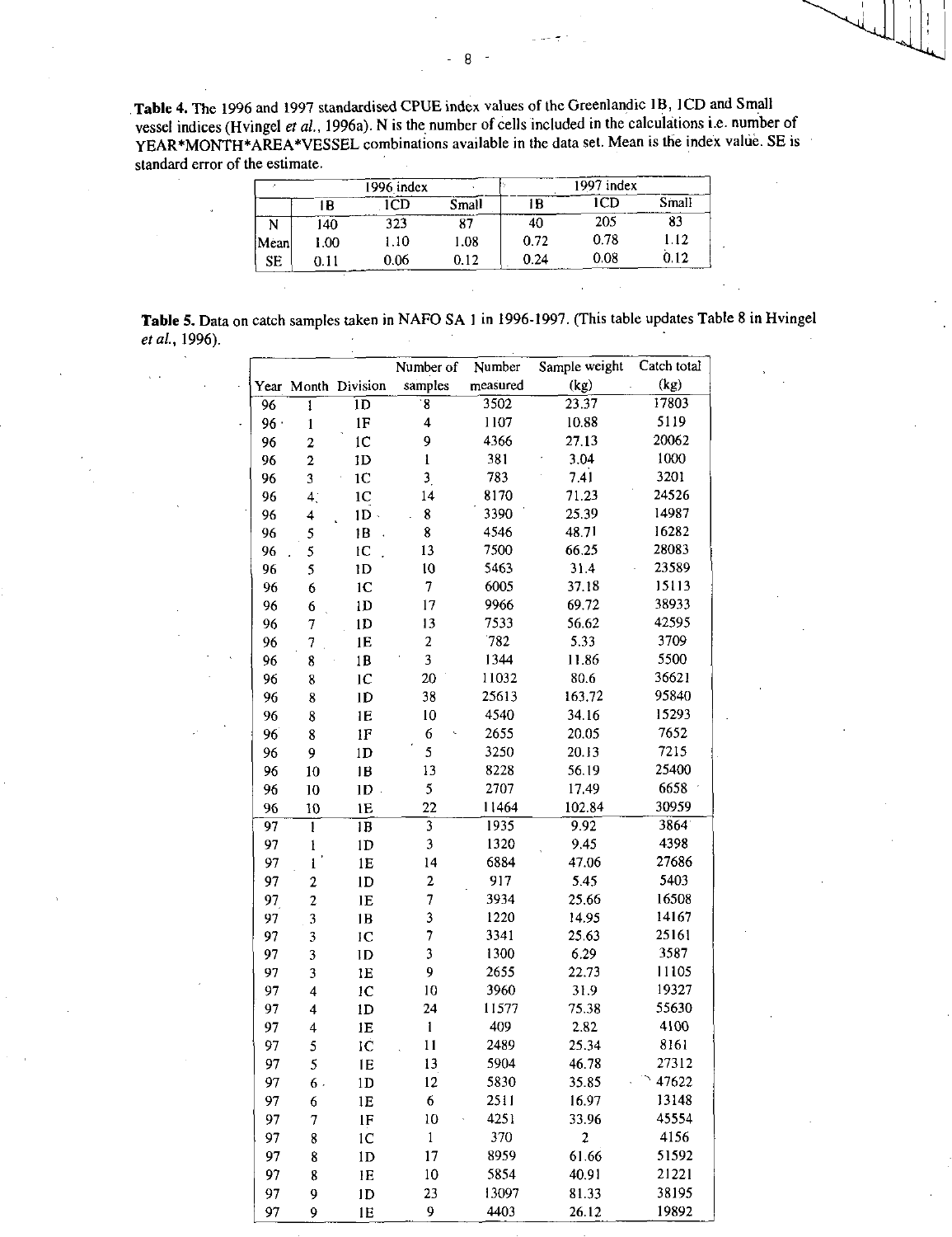Table 6. Composition of shrimp catches in NAFO SA 1 as derived from sub samples weighted up to the total catch and analysed by modal analysis to produce catch at age tables. Numbers caught were divided by standardised effort to produce abundance at age indices.

#### Mean size

| 1991 |     |     |     |     |     |                                                                            |
|------|-----|-----|-----|-----|-----|----------------------------------------------------------------------------|
| 23.4 |     |     |     |     |     |                                                                            |
| 7.6  | 7.5 | 7.2 | 6.6 | 6.1 | 6.3 | 6.0 <sub>1</sub>                                                           |
|      | 132 | 138 | 152 | 163 | 159 | 168                                                                        |
|      |     |     |     |     |     | 1992 1993 1994 1995 1996 1997<br>$23.4$ $23.0$ $22.3$ $21.7$ $22.0$ $21.5$ |

#### Proportion of total catch

| Year/Year class   1991 1992 1993 1994 1995 1996 1997 |                                                                                                                                                                                                                          |  |                                      |  |  |
|------------------------------------------------------|--------------------------------------------------------------------------------------------------------------------------------------------------------------------------------------------------------------------------|--|--------------------------------------|--|--|
|                                                      |                                                                                                                                                                                                                          |  |                                      |  |  |
|                                                      |                                                                                                                                                                                                                          |  |                                      |  |  |
|                                                      | $\begin{array}{ ccccccccccccccc } \hline 0.01 & 0.01 & 0.04 & 0.04 & 0.06 & 0.03 & 0.07 & 0.04 \\ 0.04 & 0.10 & 0.14 & 0.19 & 0.30 & 0.18 & 0.34 \\ 0.39 & 0.28 & 0.22 & 0.27 & 0.31 & 0.34 & 0.24 \\\hline \end{array}$ |  |                                      |  |  |
| 64                                                   |                                                                                                                                                                                                                          |  | $0.56$ 0.60 0.60 0.48 0.36 0.41 0.38 |  |  |

# Number caught (millions)

| Year/Year class |     |     |             | 1991 1992 1993 1994 1995 1996 1997 |     |
|-----------------|-----|-----|-------------|------------------------------------|-----|
|                 |     | 119 | 343 502 236 | 676                                | 372 |
|                 | 351 |     |             | 968 1120 1729 2710 1643 2826       |     |
|                 |     |     |             | 3212 2573 1811 2480 2796 3126 1979 |     |
| 6+              |     |     |             | 4551 5599 4998 4408 3258 3794 3179 |     |
| Total           |     |     |             | 8174 9260 8272 9121 9001 9239 8356 |     |

# Numbers caugth (millions)

| Year         | 1991 1992 1993 1994 1995 1996 1997 |                               |    |    |     |
|--------------|------------------------------------|-------------------------------|----|----|-----|
| Unidentified | 8178 8170 2144                     | 15                            | 44 | 33 | 30. |
| Males        |                                    | 2897 5089 5767 5907 4988      |    |    |     |
| Females      |                                    | 1091 3231 4018 3190 3299 3339 |    |    |     |

#### Abundance index

| l Y ear      | 1991 | 1992 1993 1994 |     |     | 1995 | - 1996 | 1997 |
|--------------|------|----------------|-----|-----|------|--------|------|
| Unidentified | 961  | 876            | 283 |     |      |        |      |
| Males        |      |                | 383 | 553 | 725  | 789    | 644  |
| Females      |      |                | 427 | 436 | 401  | 440    | 431  |

# Abundance index

| Year/Year class | 1991 | 1992 | 1993 | 1994 | 1995 | 1996 | 1997 |
|-----------------|------|------|------|------|------|------|------|
|                 | 6    | 13   | 45   | 54   | 30   | 90   | 48   |
| 4               | 41   | 404  | 148  | 188  | 341  | 219  | 365  |
| 5               | 377  | 276  | 239  | 269  | 352  | 417  | 255. |
| 6+              | 535  | 600  | 660  | 479  | 410  | 506  | 410  |
| Total           | 960  | 992  | 1093 | 990  | 1132 | 1233 |      |

Ĺ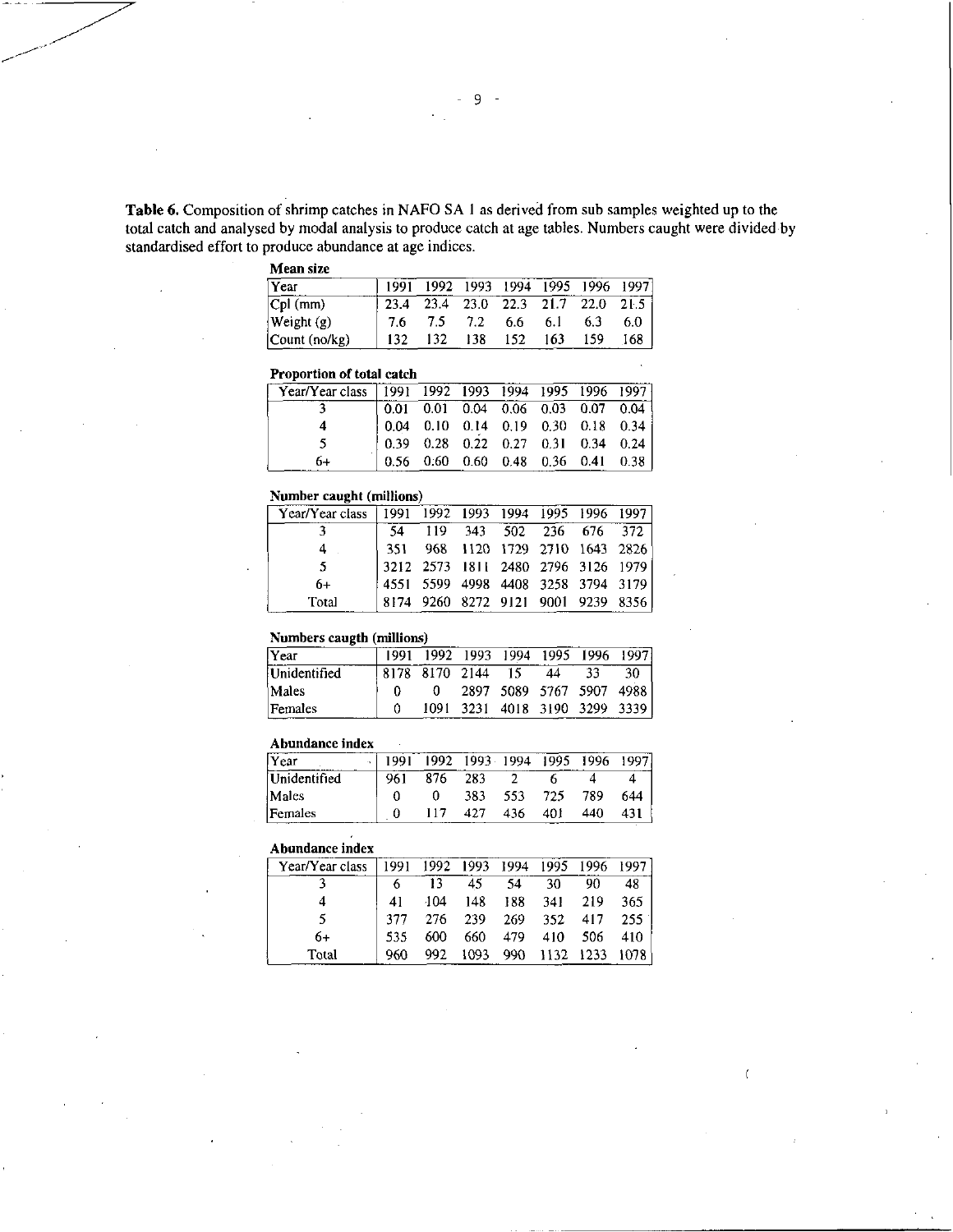

Figure 1. Total catch, effort and CPUE of the Greenland shrimp fishery in NAFO SA 1 (panel A, B and *C*  left Y-axis) and standardised effort and CPUE of the shrimp fishery in NAFO SA 1 and Div. OA by Canada and Greenland (panel B and C right Y-axis). Effort is calculated from total catch/CPUE. CPUE is calculated from vessel logs. Data for 1997 are projected values.

 $10 -$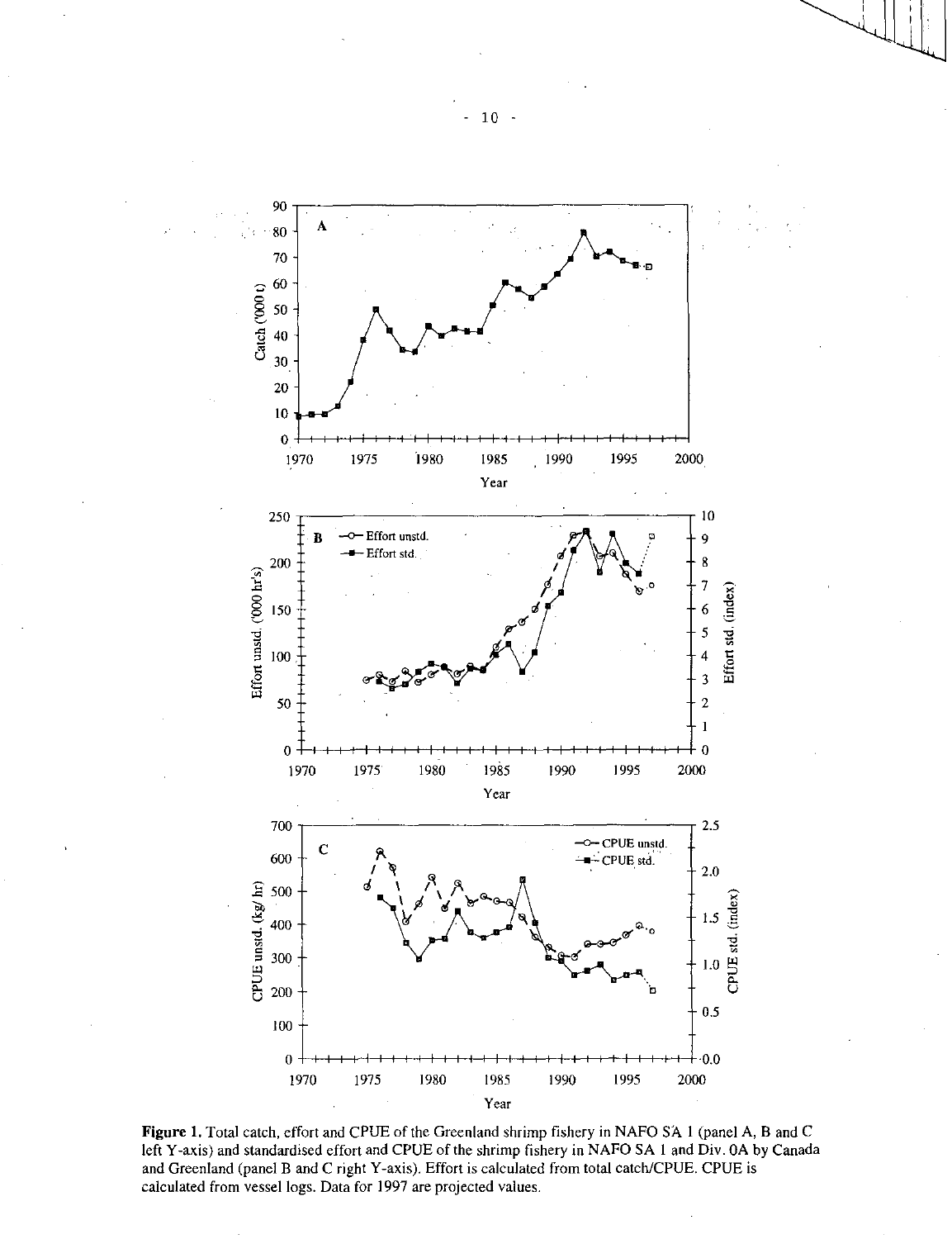

Figure 2. Shrimp catch by NAFO Divisions in SA 1. Data was based on vessel logs and weighted up to total catch. No correction for incomplete logbook coverage of the fleet has been'done. Data for1997 is projected catches.



Figure 3. Weighted mean latitude (°N) using effort as the weighting factor of 410,000 hauls as reported in Greenlandic vessel logs 1987-1997.

11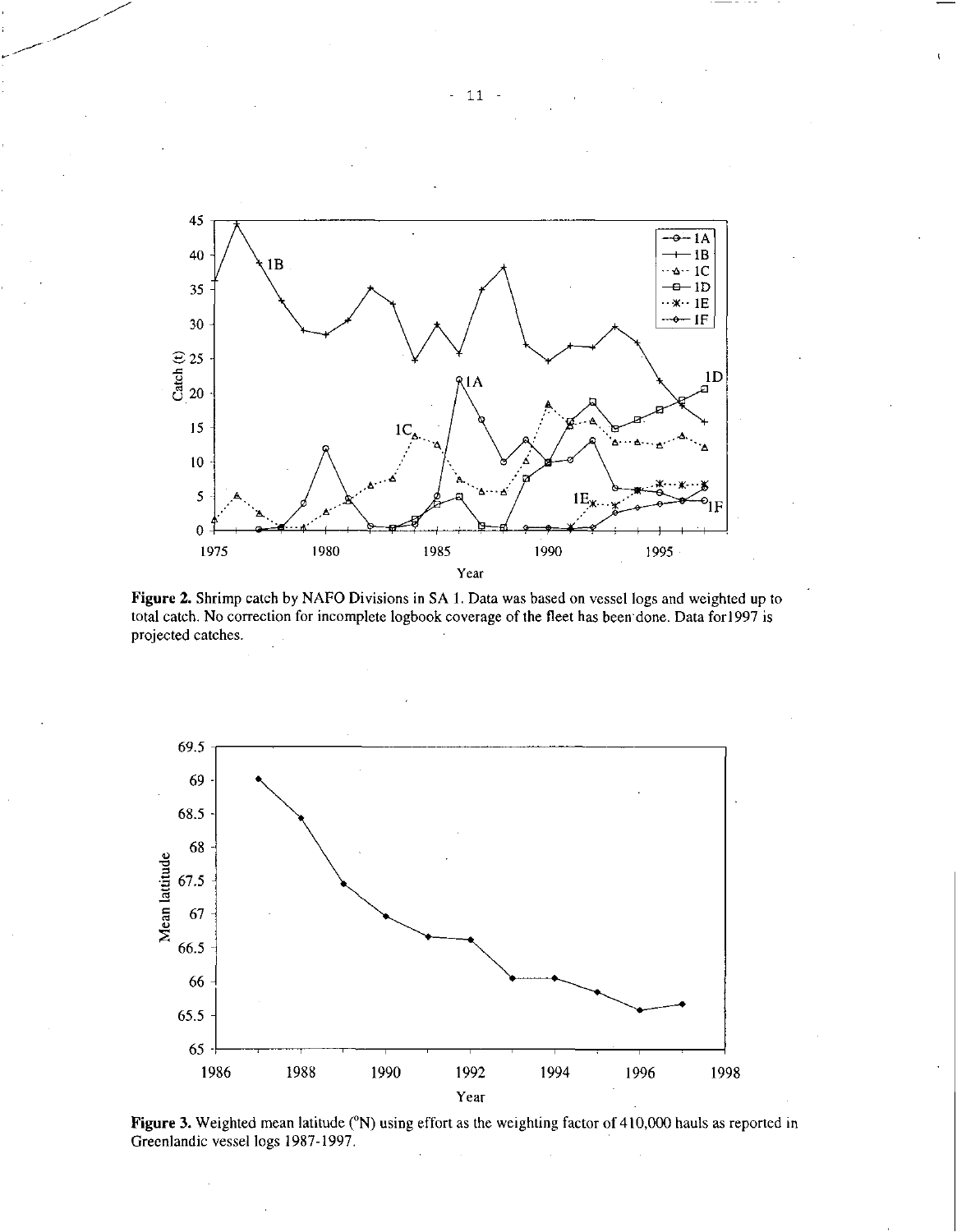



54°W

58<sup>%</sup>W

 $60^{\circ}$ W

56°W

48°W

50°W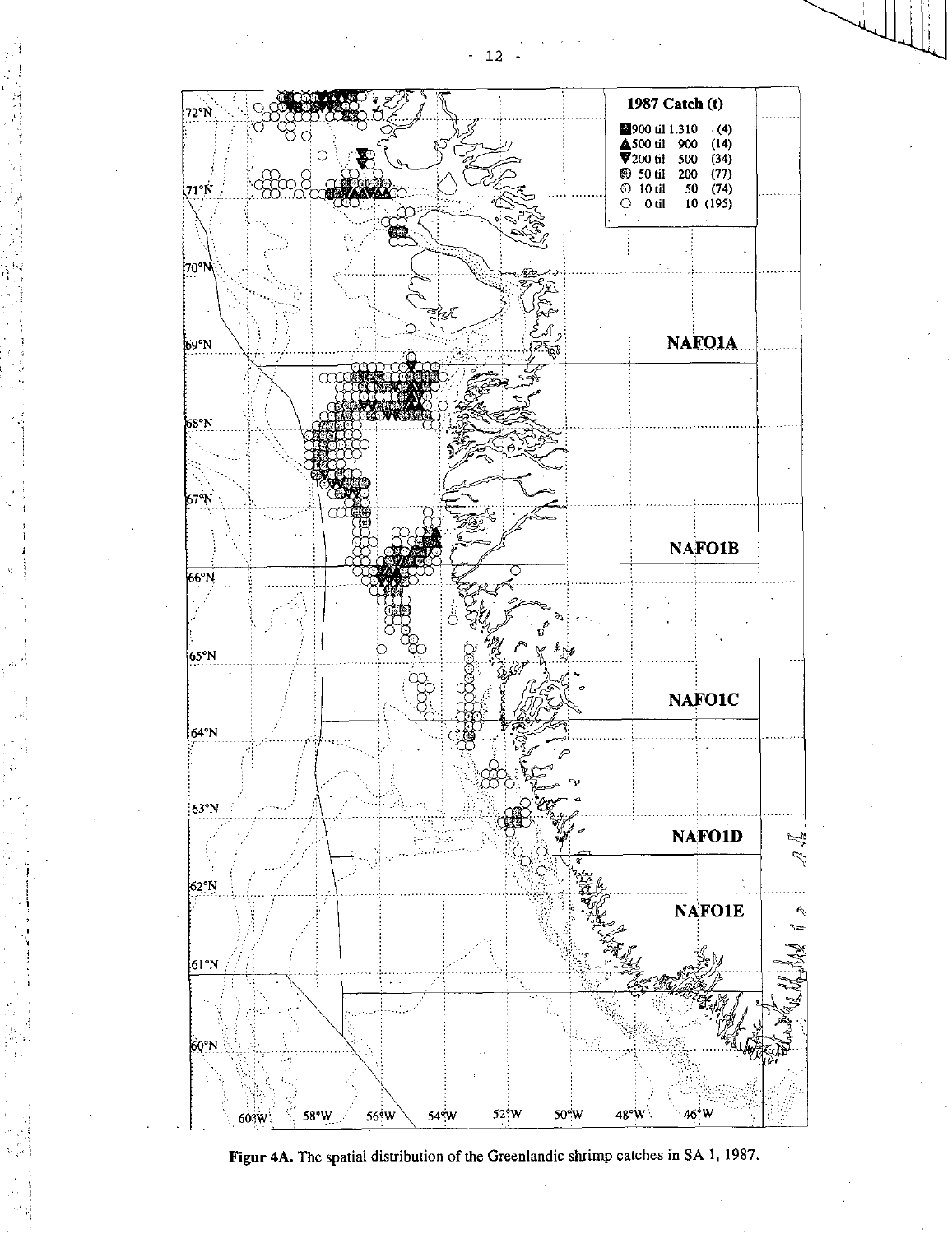$\beta \sim 13$  .



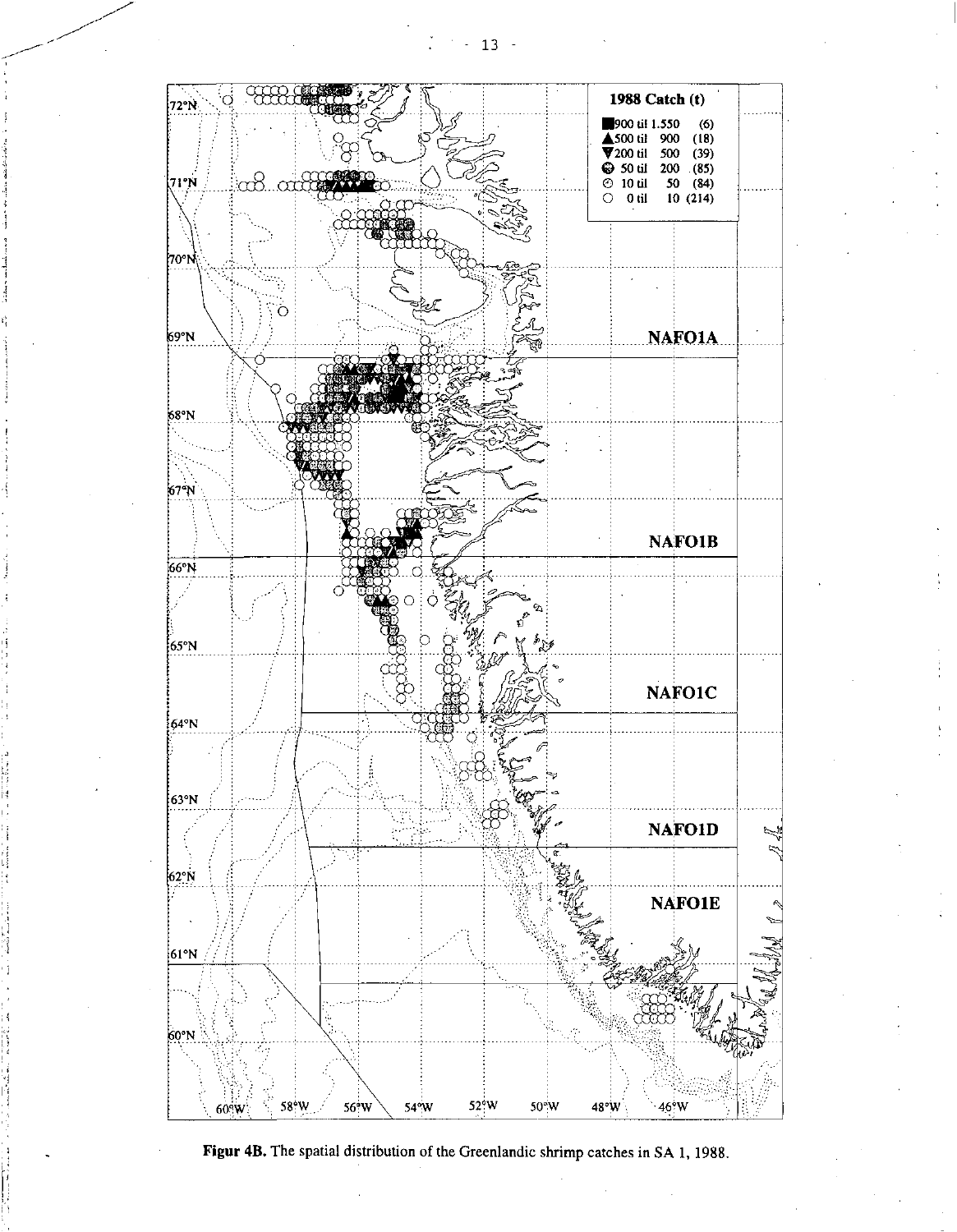

Figur 4C. The spatial distribution of the Greenlandic shrimp catches in SA 1, 1989.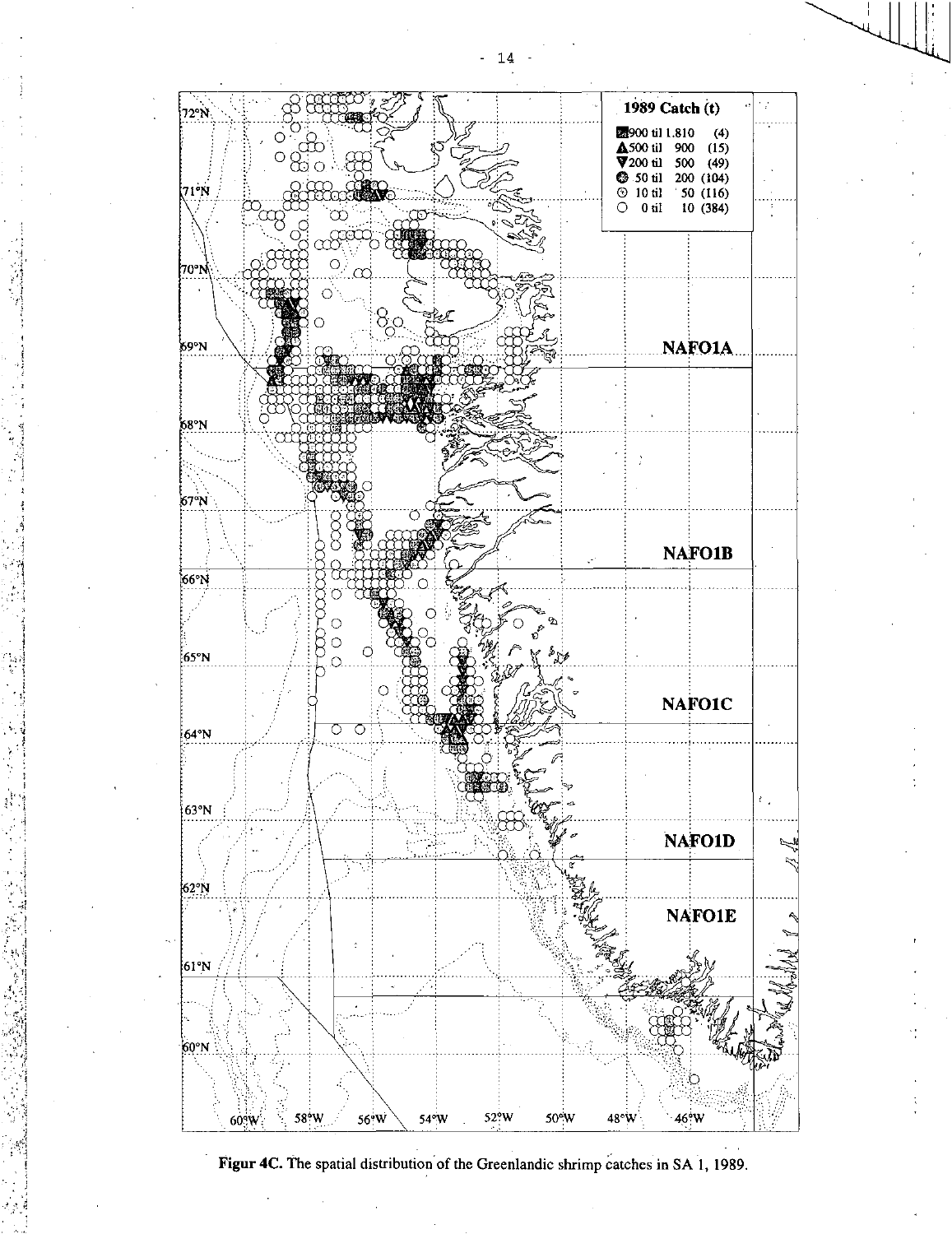

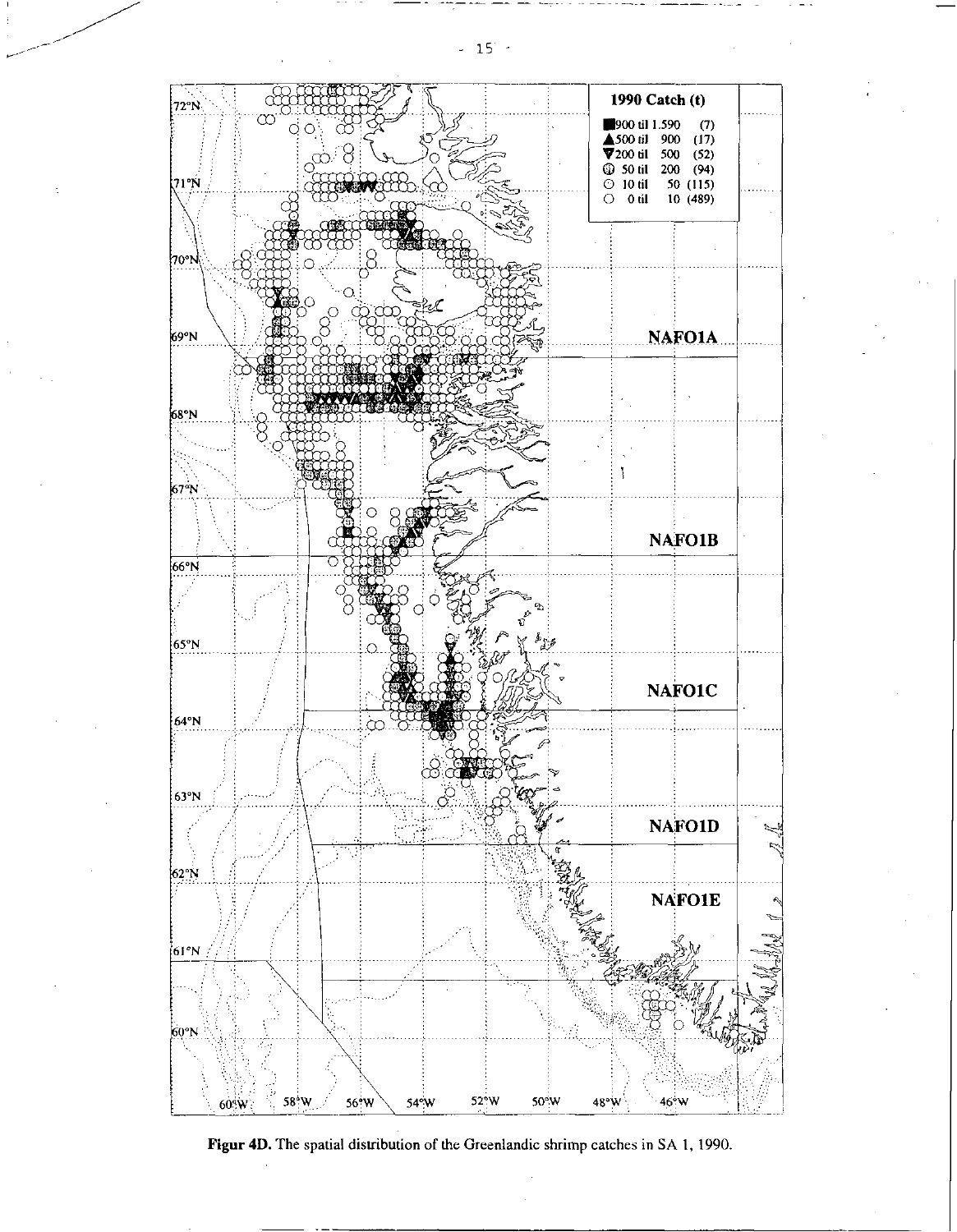$-16 -$ 



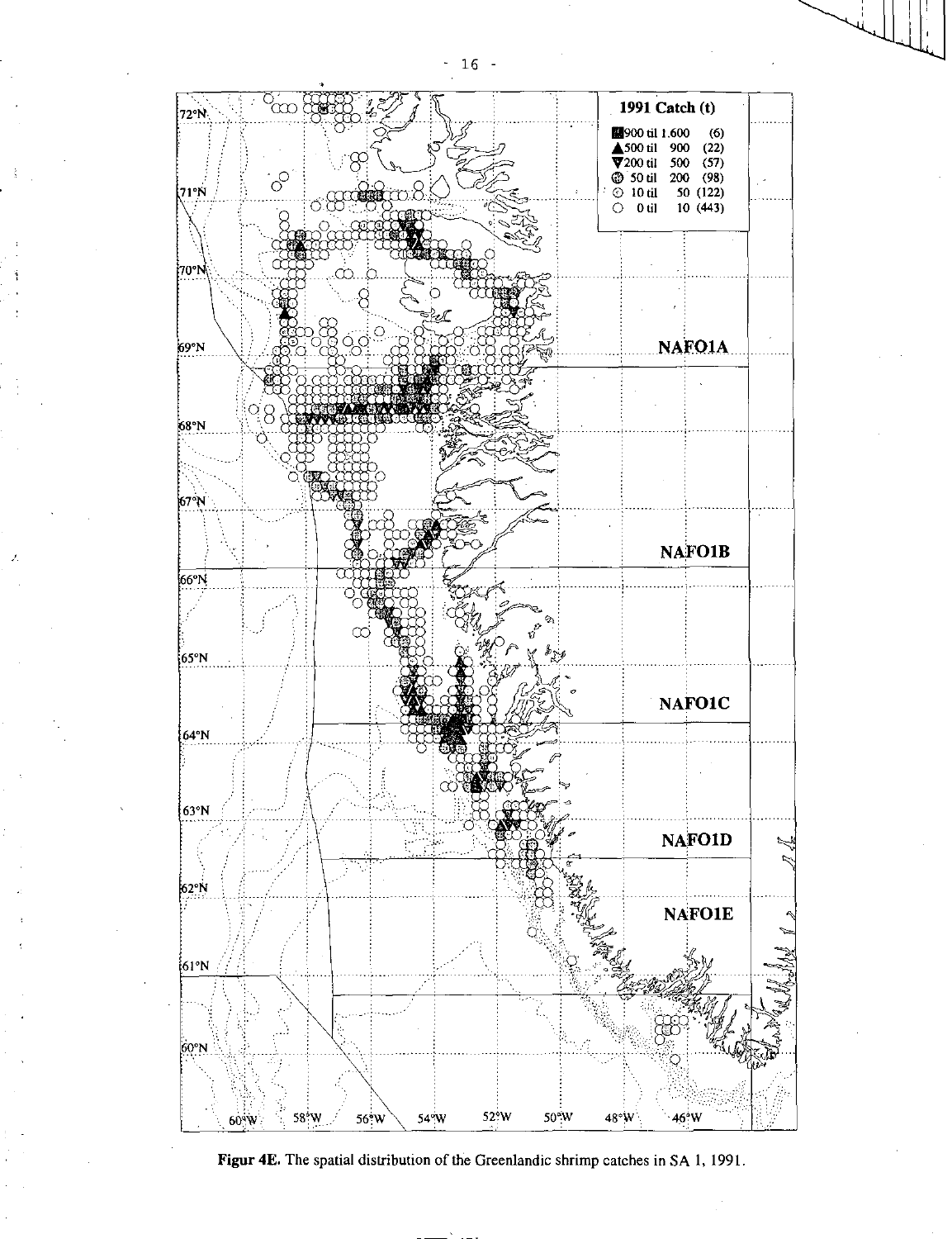

Figur 4F. The spatial distribution of the Greenlandic shrimp catches in SA 1, 1992.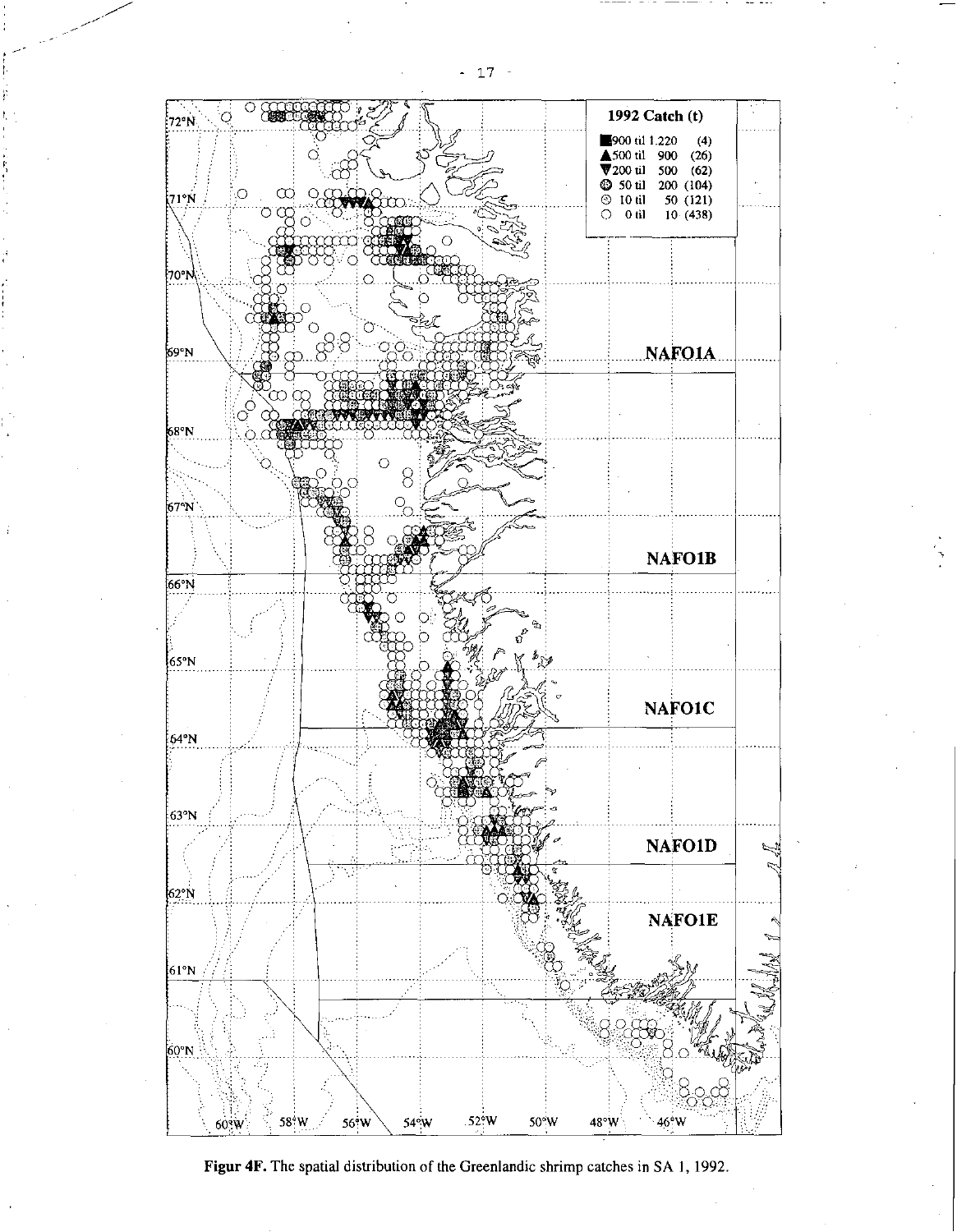

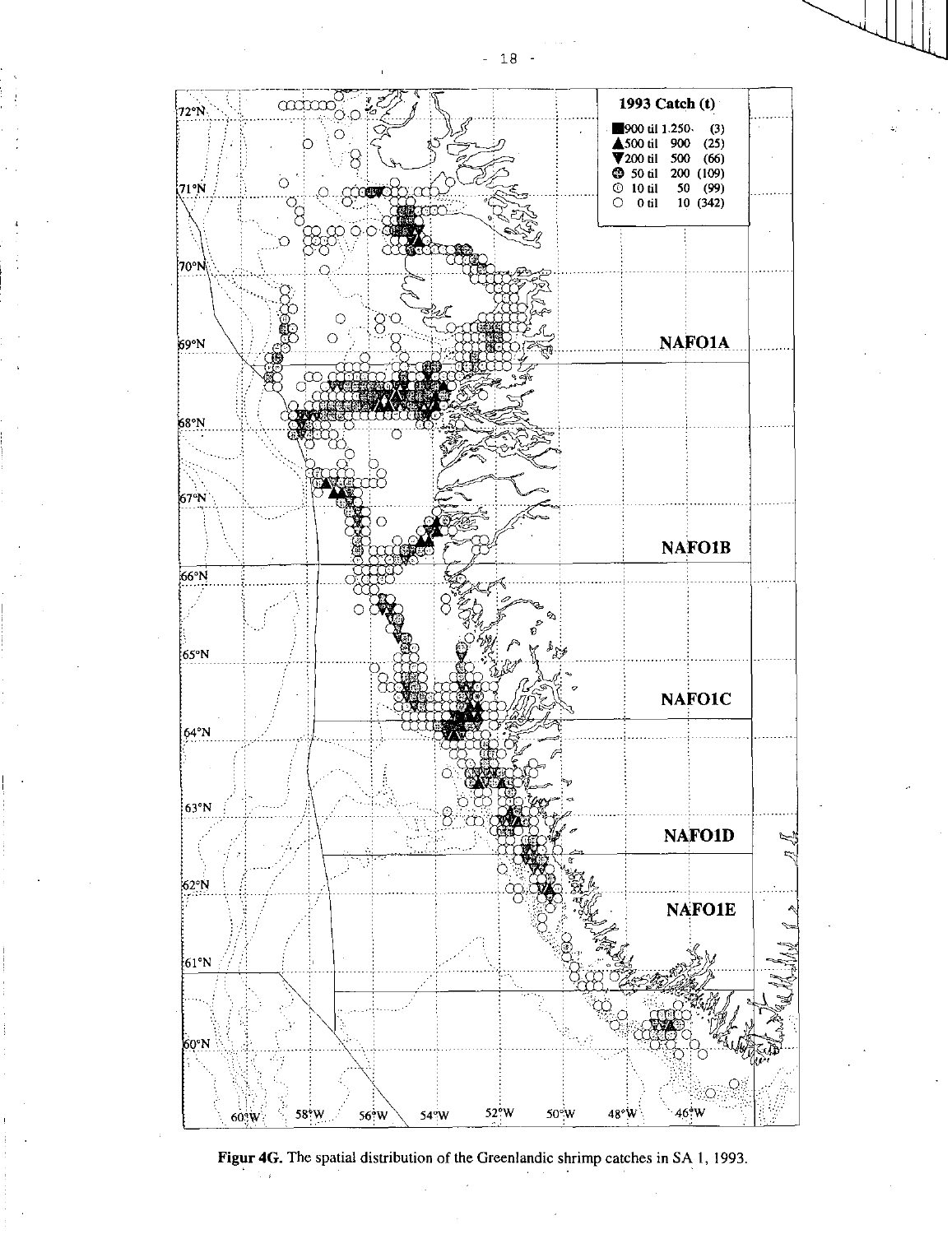



 $-19 -$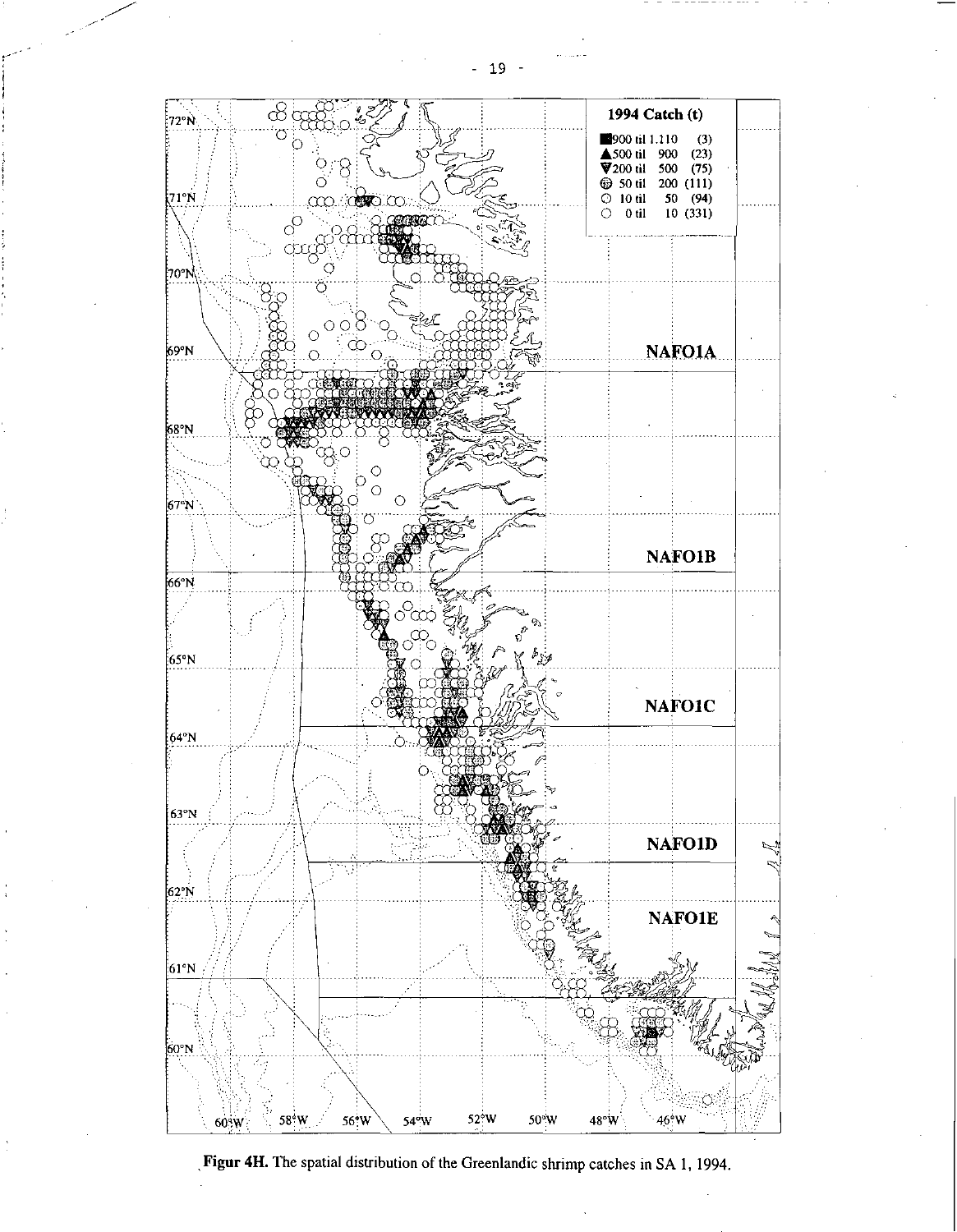

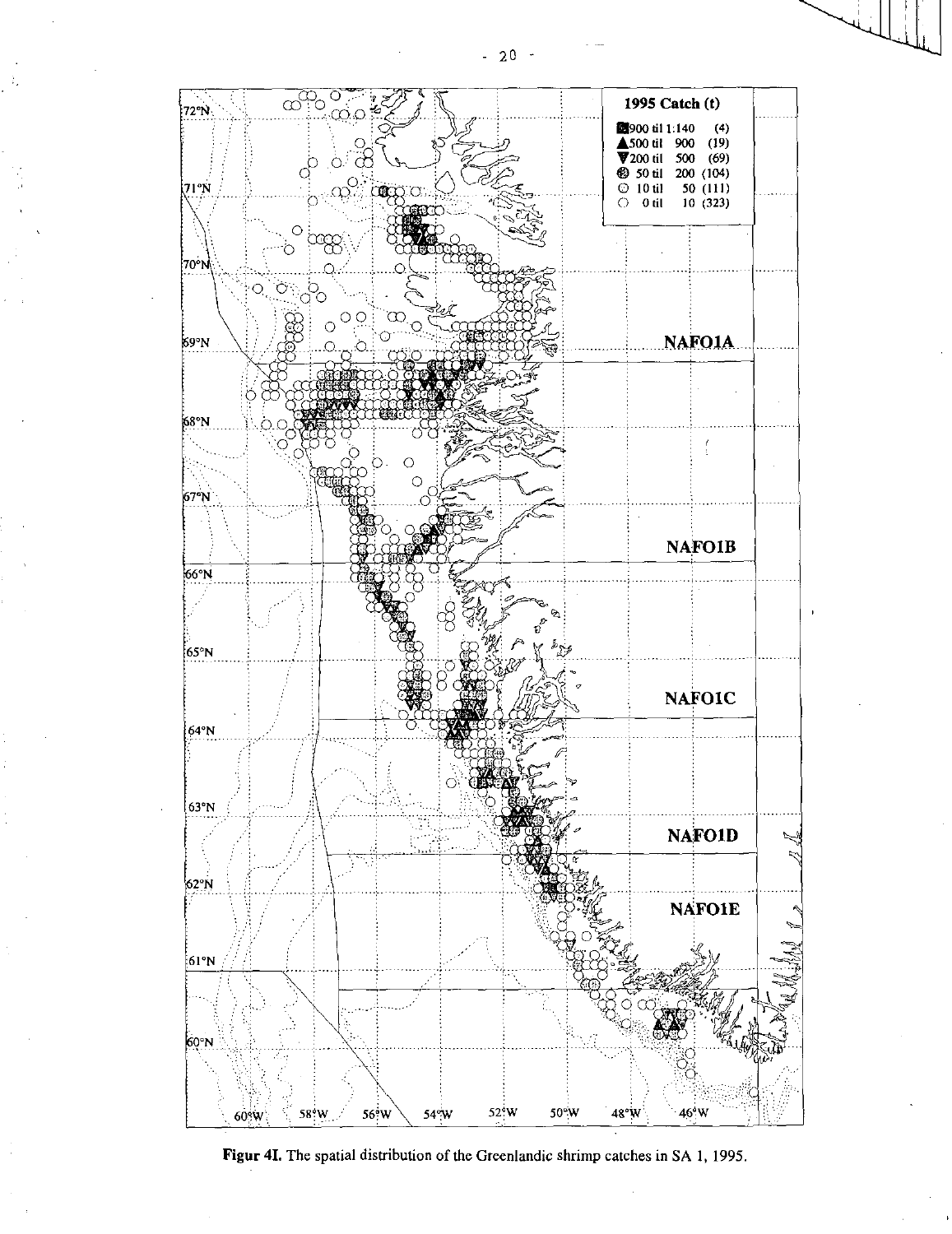

Figur 4J. The spatial distribution of the Greenlandic shrimp catches in SA 1, 1996.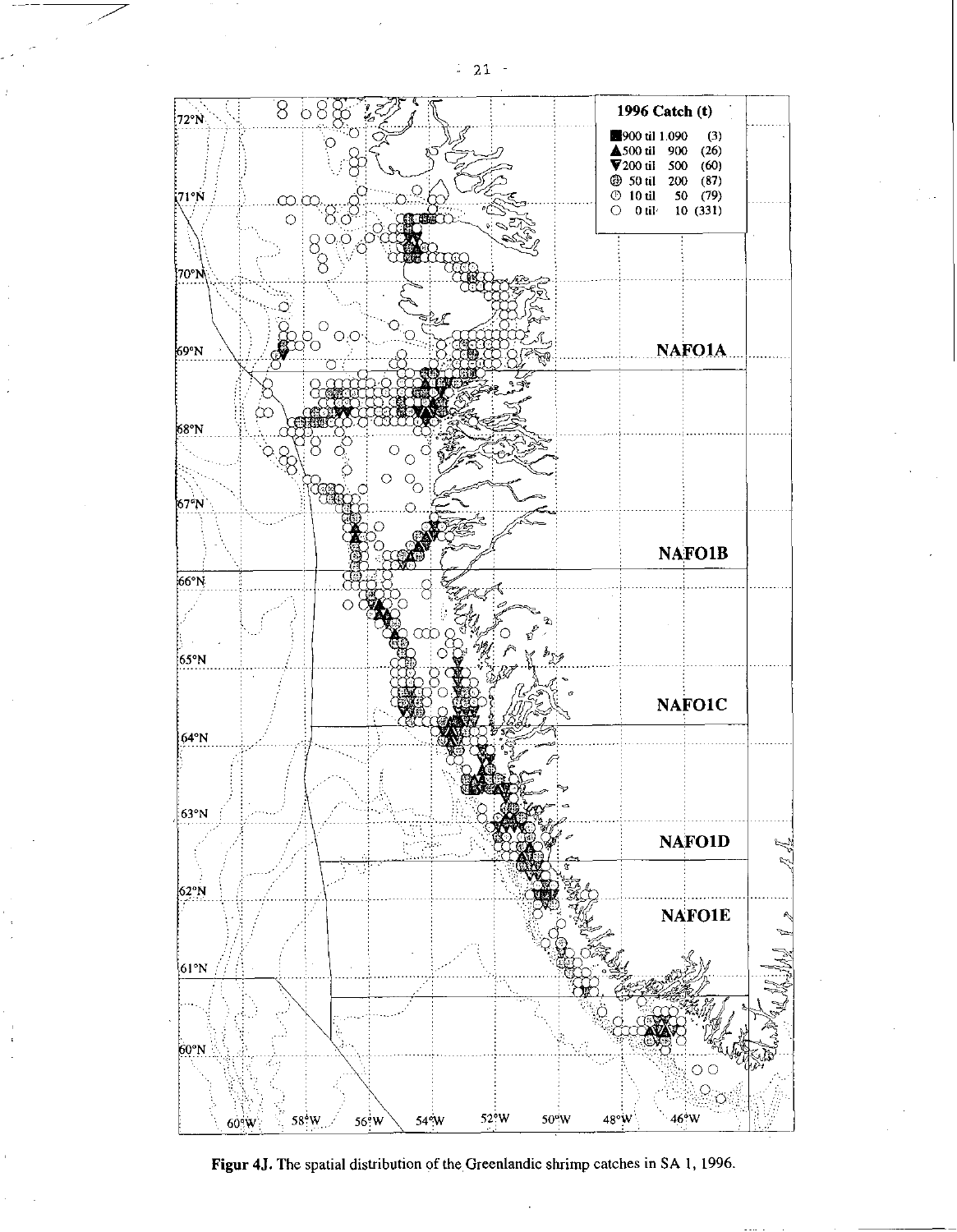

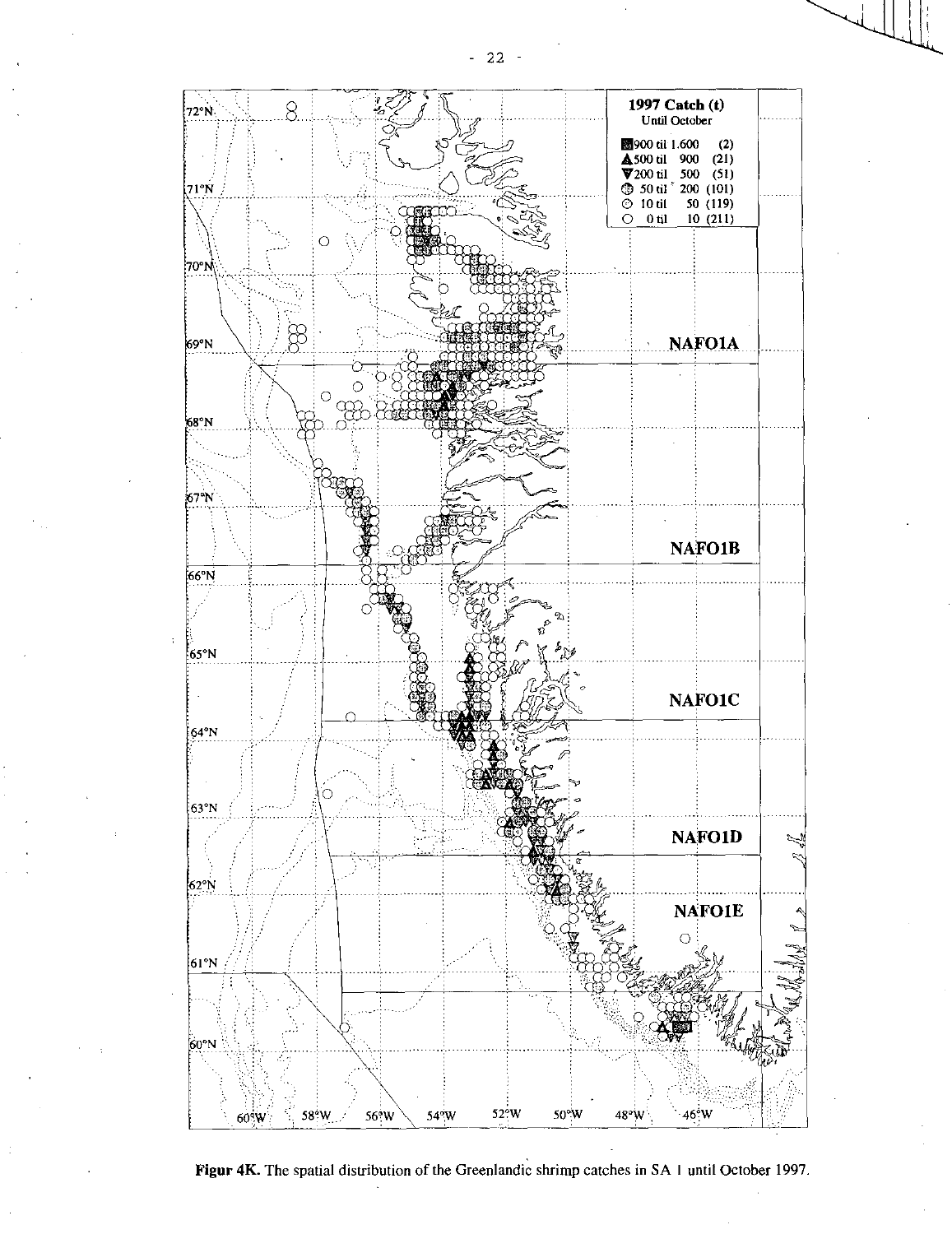

Figure 5. Length frequency distributions of shrimp caught in the commercial fishery off West Greenland 1991-1997. The age separation as calculated by modal analysis is given as normal distributions with a year class label. The modes represent age 3 to 5 and 6+.

- 23 -